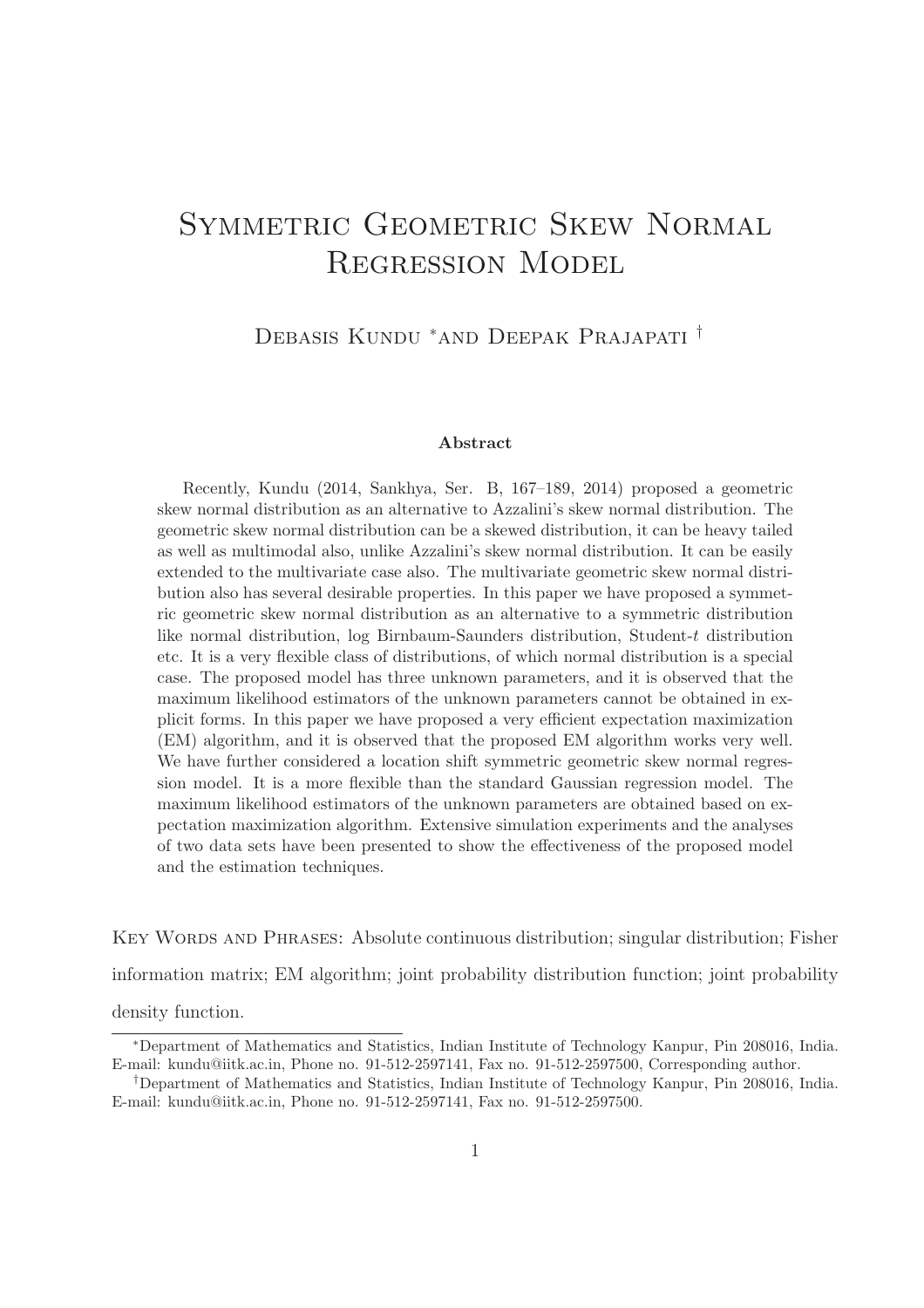## 1 INTRODUCTION

Azzalini [3] introduced a skew normal distribution which has received considerable attention in the last three decades. It has three parameters, and it is a skewed distribution of which normal distribution is a special case. Form now on we call it as the Azzalini's skew normal (ASN) distribution. A three-parameter ASN distribution has the following probability density function (PDF):

$$
f(x) = 2\phi \left(\frac{x-\mu}{\sigma}\right) \Phi \left(\frac{\lambda(x-\mu)}{\sigma}\right).
$$

Here  $\phi(\cdot)$  is the PDF of a standard normal distribution and the  $\Phi(\cdot)$  is the corresponding cumulative distribution function (CDF),  $-\infty < \mu < \infty$  is the location parameter,  $\sigma > 0$ is the scale parameter and  $-\infty < \lambda < \infty$  is the skewness or tilt parameter. Note that when  $\lambda = 0$ , it becomes a normal PDF with mean  $\mu$  and standard deviation  $\sigma$ . It has some interesting physical interpretation also as a hidden truncation model, see for example Arnold et al. [2] and Arnold and Beaver [1]. It is a very flexible class of distribution functions, and due to which it has been used to analyze various skewed data sets. Although, it has several desirable properties, it has been observed that the maximum likelihood estimators of the unknown parameters may not always exist, see for example Gupta and Gupta [10]. It can be shown that for any sample size if the data come from a ASN distribution, there is a positive probability that the MLEs do not exist. The problem becomes more severe for higher dimension. Moreover, the probability density function (PDF) of a ASN distribution is always unimodal and thin tailed. Due to these limitations, ASN distribution cannot be used for analyzing for a large class of skewed data sets.

To overcome the problem of the ASN distribution, Gupta and Gupta [10] proposed the power normal distribution which has the following CDF

$$
F(x) = \left[\Phi\left(\frac{x-\mu}{\sigma}\right)\right]^{\alpha}.
$$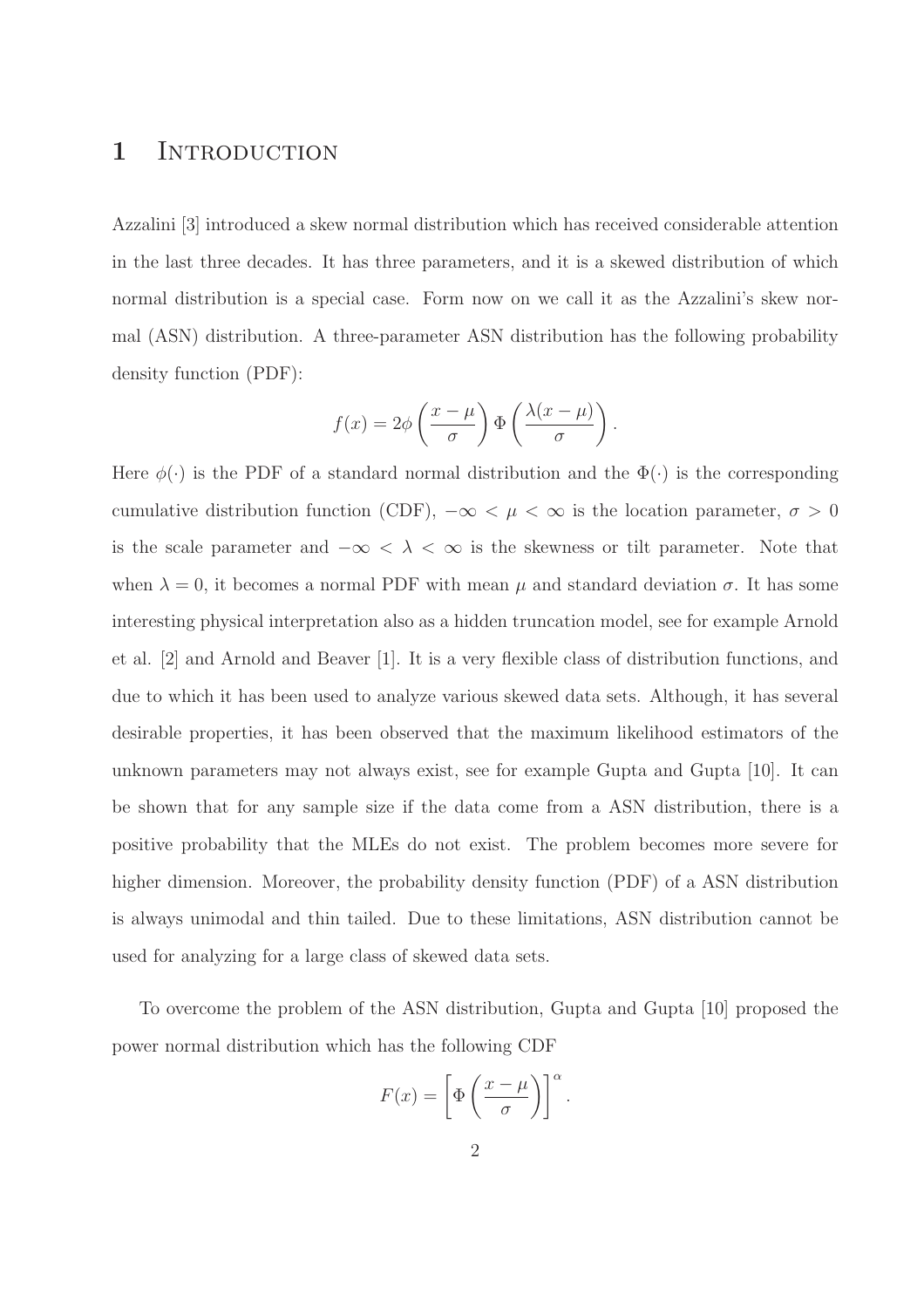Here also,  $-\infty < \mu < \infty$  is the location parameter,  $\sigma > 0$  is the scale parameter and  $\alpha > 0$ is the skewness parameter. When  $\alpha = 1$ , it becomes a normal distribution function with mean  $\mu$  and standard deviation  $\sigma$ . Therefore, in this case also the normal distribution can be obtained as a special case. It has been shown by Gupta and Gupta [10] that for  $\alpha > 1$ it is positively skewed and for  $\alpha < 1$ , it is negatively skewed. They have obtained several other interesting properties of the power normal distribution in the same paper. Kundu and Gupta [18] provided an efficient estimation procedure and also defined bivariate power normal distribution. Although, the power normal distribution as proposed by Gupta and Gupta [10] has several desirable properties, and the maximum likelihood estimators also always exist, it is always unimodal and thin tailed similar to the ASN distribution. Therefore, if the data indicate that the observations are coming from a heavy tailed or multimodal distribution, it can be used to analyze that data set.

Recently, Kundu [14] introduced a three-parameter geometric skew normal (GSN) distribution as an alternative to the popular Azzalini's [3] skew normal (ASN) distribution or the power normal distribution of Gupta and Gupta [10]. The GSN distribution can be defined as follows. Suppose  $X_1, X_2, \ldots$ , are independent and identically distributed (i.i.d.) normal random variables with mean  $\mu$ , variance  $\sigma^2$  and N is a geometric random variable with parameter p. Here, a geometric random variable with parameter p will be denoted by  $GE(p)$ , and it has the following probability mass function:

$$
P(N = n) = p(1 - p)^{n-1}; \quad n = 1, 2, ....
$$
 (1)

It is assumed that  $N$  and  $X_i$ 's are independently distributed. The random variable

$$
X \stackrel{d}{=} \sum_{i=1}^{N} X_i,
$$

is said to have a GSN distribution with the parameters  $\mu$ ,  $\sigma$  and  $p$ . Form now on it will be denoted by  $GSN(\mu, \sigma, p)$ .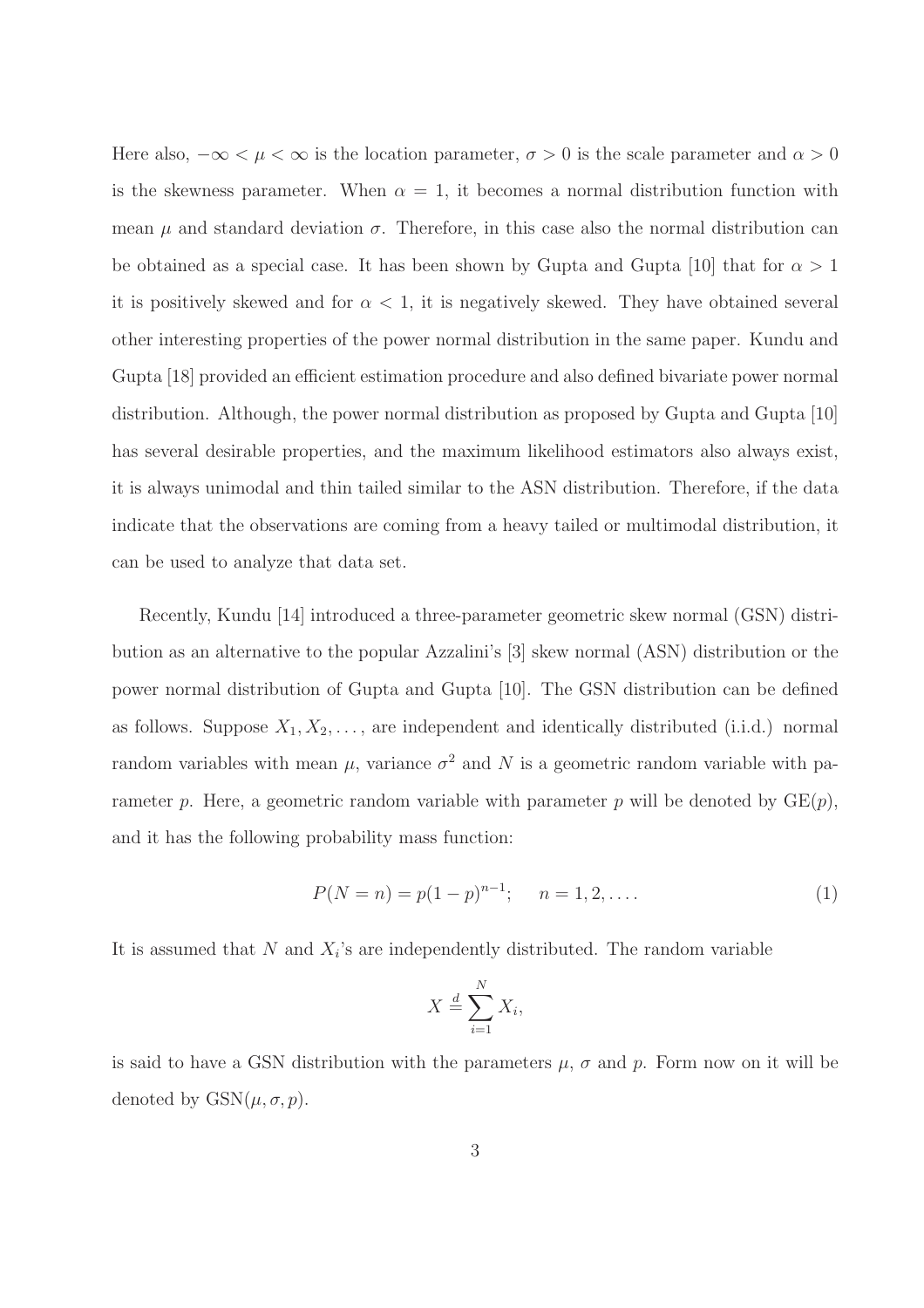The GSN distribution also has three parameters similar to the ASN or power normal distribution. But the main advantage of the GSN distribution over the ASN or the power normal distribution is that the GSN distribution is more flexible than them in the sense its PDF can have more variety of shapes compared to the ASN distribution. The PDF of the GSN distribution can be symmetric, skewed, unimodal, bimodal, multimodal shaped also. Moreover, the GSN distribution can be heavy tailed also depending on the parameter values. In case of an ASN distribution, it is observed that the maximum likelihood (ML) estimators may not always exist. In fact it can be shown that the ML estimates will not exist if the all the data points are of the same sign. But in case of the GSN distribution, the ML estimates of the unknown parameters exist, if the sample size is greater than three. If  $\mu = 0$ , it becomes a symmetric distribution and it is called a symmetric GSN (SGSN) distribution. From now on a  $GSN(\mu, \sigma, p)$  with  $\mu = 0$  will be denoted by  $SGSN(\sigma, p)$ .

As GSN has been introduced, along the same line multivariate geometric skew normal (MGSN) distribution has been introduced by Kundu [17] as an alternative to Azzalini's multivariate skew normal distribution. In this case the marginals are GSN distributions, and the joint PDF can be unimodal, bimodal and multimodal also. Multivariate normal distribution can be obtained as a special case. It has also several interesting properties, and the moments and product moments can be obtained quite conveniently from the joint characteristic function, which can be expressed in explicit form. It has several characterization properties similar to the multivariate normal distribution. A brief review of the MGSN distribution will be provided in Section 3.

In recent time Birnbaum-Saunders (BS) distribution has received a considerable amount of attention in the statistical and some related literature. The BS distribution was originally derived by Birnbaum and Saunders [7] by showing that the fatigue failure is caused by the development and growth of cracks from the cyclic loading. The BS distribution can be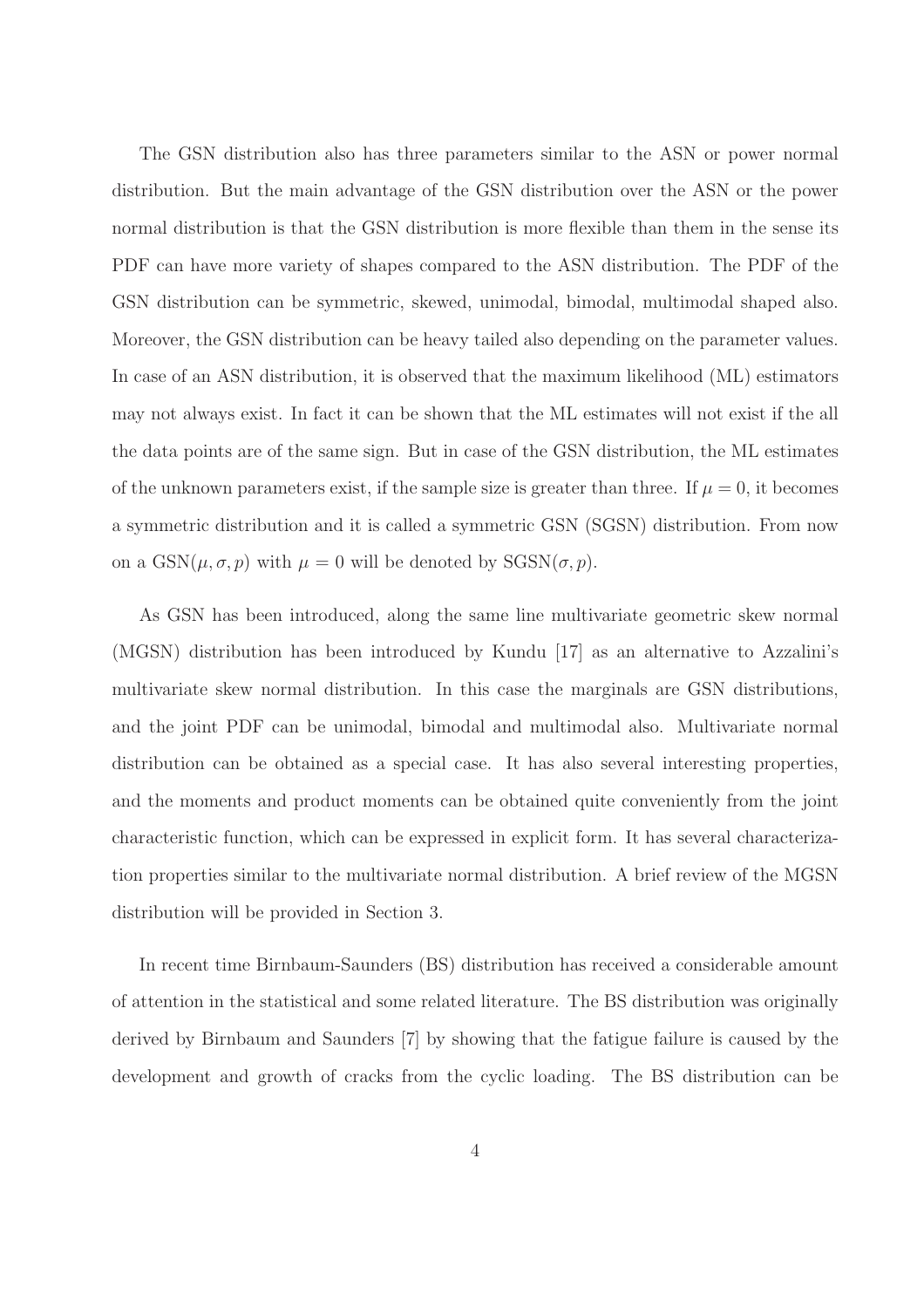defined as follows. Suppose T is a non-negative random variable, T is said to have a BS distribution with shape parameter  $\alpha$  and scale parameter  $\beta$ , it will be denoted by  $BS(\alpha, \beta)$ , if the cumulative distribution function (CDF) of  $T$  is given by

$$
F_{BS}(t; \alpha, \beta) = \Phi\left\{\frac{1}{\alpha} \left(\sqrt{\frac{t}{\beta}} - \sqrt{\frac{\beta}{t}}\right)\right\}, \qquad t > 0,
$$
\n(2)

and zero, otherwise. Here  $\Phi(\cdot)$  is the CDF of a standard normal distribution. If T follows  $(\sim)$ , BS( $\alpha$ , β), then  $Y = \ln T$  is said to have a log-BS (LBS) distribution. The CDF of Y can be written

$$
F_{LBS}(y; \alpha, \beta) = \Phi\left\{\frac{2}{\alpha}\sinh\left(\frac{y - \ln \beta}{2}\right)\right\}, \qquad -\infty < y < \infty,
$$
 (3)

and it will be denoted by  $\text{LBS}(\alpha, \beta)$ . The LBS distribution was originally proposed by Rieck [25], see also Rieck and Nedelman [26] and Kundu [15, 16] in this respect. It has been observed by Rieck [25] that the LBS distribution is symmetric, it is strongly unimodal for  $\alpha$  < 2 and for  $\alpha \geq 2$ , it is bimodal. It may be mentioned that SGSN distribution is more flexible than the LBS distribution in the sense, SGSN distribution can be heavy tailed also, where as LBS distribution can never be a heavy tailed. For a comprehensive review on BS distribution one is referred to the review article by Balakrishnan and Kundu [6]. Although, LBS distribution can be bimodal and the maximum likelihood estimators of the unknown parameters always exist, it cannot be multimodal or heavy tailed.

In this paper we have introduced a location-shift SGSN (LS-SGSN) distribution. It is observed that due to presence of three parameters it is more flexible than a two-parameter normal distribution. Moreover, the normal distribution can be obtained as a special case of the LS-SGSN distribution. We have provided several properties of the LS-SGSN distribution, obtain the characteristic function and different moments. It is interesting to observe that although the PDF of a SGSN distribution can be obtained as an infinite series, the characteristic function can be obtained in explicit form. The LS-SGSN distribution has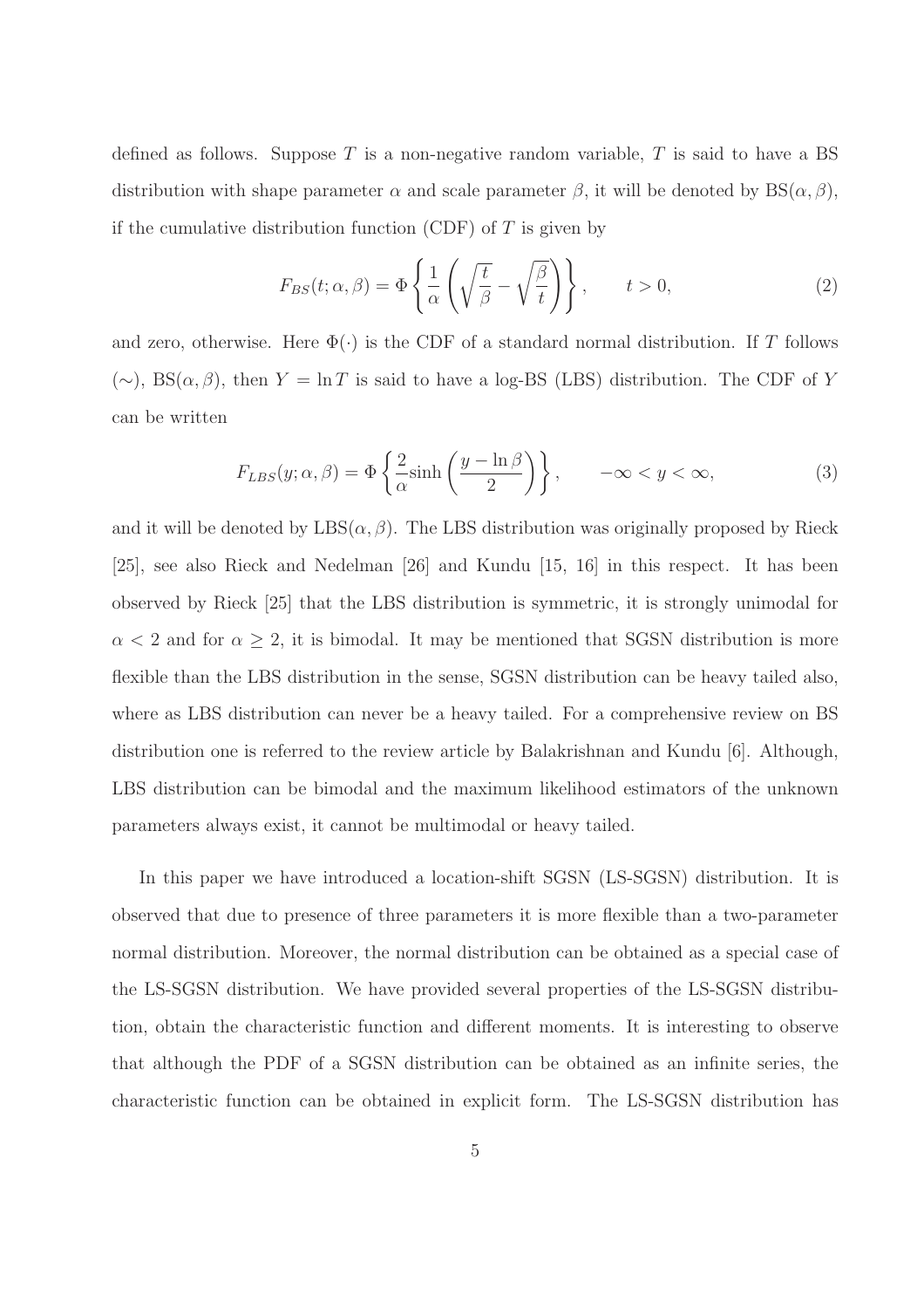three parameters. The ML estimators cannot be obtained in explicit forms, they have to be obtained by solving a three dimensional optimization problem. Some standard numerical methods like Newton-Raphson or Gauss-Newton may be used to compute the ML estimates. But it involves providing efficient initial guesses, otherwise, the algorithm may not converge, and even if it converges it may converge to a local minimum rather than a global minimum. To avoid that we have treated this problem as a missing value problem, and we have used the expectation maximization (EM) algorithm to compute the ML estimators. It is observed that at each 'E'-step, the corresponding 'M'-step can be performed explicitly. Hence, no optimization problem needs to be solved numerically at the 'M'-step and they are unique. Moreover, at the last step of the EM algorithm one can easily obtain the observed Fisher information matrix based on the method of Louis [22]. Hence, the confidence intervals of the unknown parameters also can be obtained quite conveniently. We have performed extensive simulation experiments and the analysis of one data set has been presented for illustrative purposes.

We have further considered the multiple linear regression model in presence of additive SGSN errors. Note that the analysis of multiple linear regression model in presence of additive ASN distribution has been well studied in the statistical literature both from the classical and Bayesian view points, see for example Sahu et al. [27], Lachos et al. [20] and the references cited therein. Similarly, log-linear BS regression model also has been well studied in the literature, see for example Zhang et al. [30] and Balakrishnan and Kundu [6]. It is expected that the proposed multiple regression model will be more flexible than the ASN and LBS multiple regression models.

In this paper we provide the likelihood inference of the unknown parameters of the proposed SGSN regression model. It is observed that the ML estimators of the unknown parameters cannot be obtained in closed forms. In this case also we have used a very efficient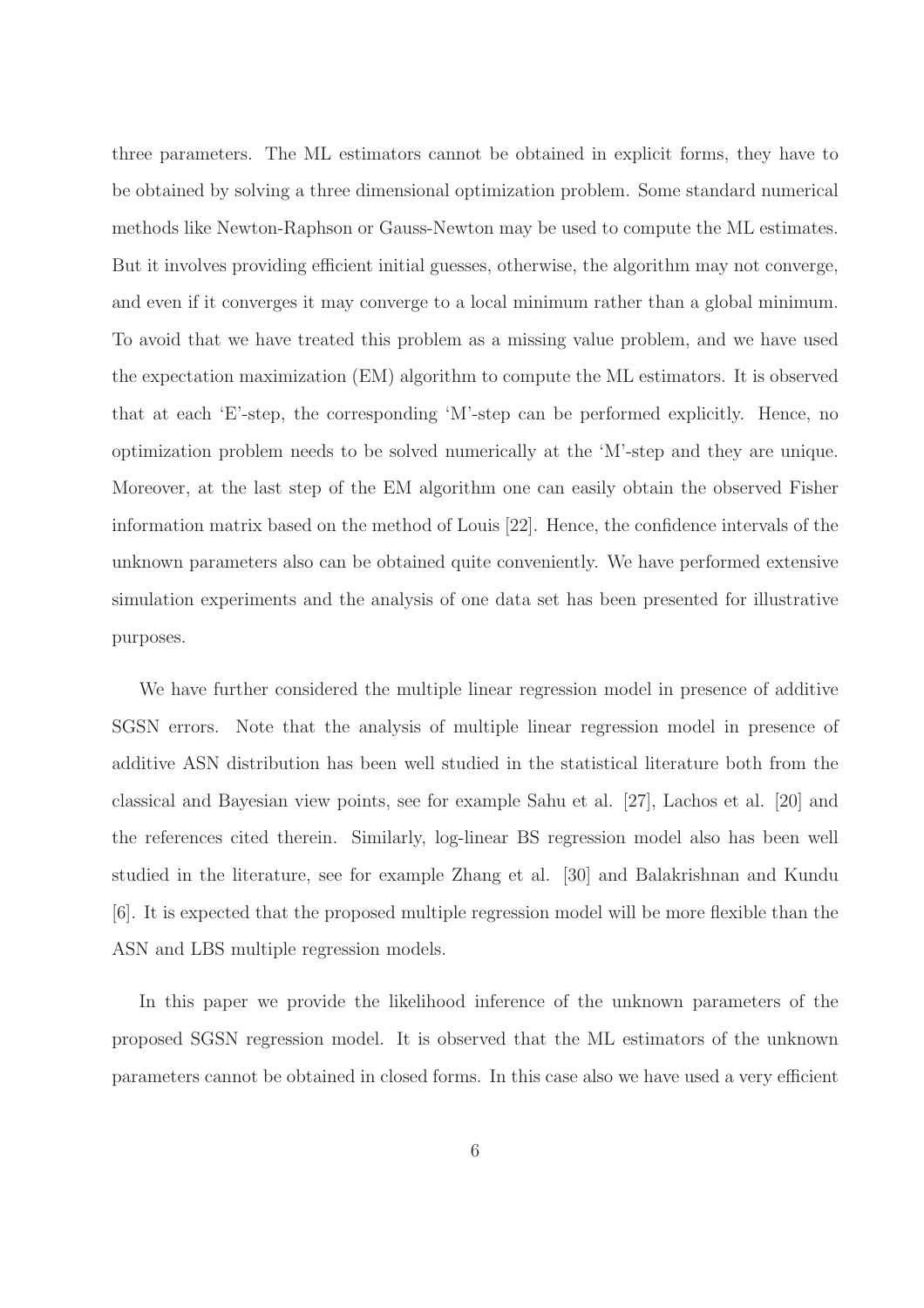EM algorithm to avoid solving non-linear optimization problem. The implementation of the proposed EM algorithm is quite simple in practice. Moreover, using the method of Louis [22] at the last step of the EM algorithm the observed Fisher information matrix also can be obtained in a standard manner. Hence, the confidence intervals of the unknown parameters based on the observed Fisher information matrix also can be constructed. Simulation experimental results and analysis of a data set have been presented.

The rest of the paper is organized as follows. In Section 2 and Section 3 we provide a brief review of the GSN distribution and MGSN distribution, respectively. The SGSN, LS-SGSN distributions have been introduced and the EM algorithm have been discussed in Section 4. In Section 5, we have formulated the LS-SGSN regression model and discussed the corresponding EM algorithm. Simulation results have been presented in Section 6, and the analysis of two data sets have been presented in Section 7. Finally we conclude the paper in Section 8.

# 2 GEOMETRIC SKEW NORMAL DISTRIBUTION

In the previous section we have provided the definition of a GSN distribution. In this section we provide a brief review and some properties of a GSN distribution. All the details can be obtained in Kundu [14]. If  $X \sim$  GSN( $\mu, \sigma, p$ ), then the CDF and PDF of X become

$$
F_{GSN}(x; \mu, \sigma, p) = p \sum_{k=1}^{\infty} \Phi\left(\frac{x - k\mu}{\sigma\sqrt{k}}\right) (1 - p)^{k-1},\tag{4}
$$

and

$$
f_{GSN}(x; \mu, \sigma, p) = \sum_{k=1}^{\infty} \frac{p}{\sigma \sqrt{k}} \phi \left( \frac{x - k\mu}{\sigma \sqrt{k}} \right) (1 - p)^{k-1}, \tag{5}
$$

respectively, for  $x \in \mathbb{R}$ . Here  $\phi(\cdot)$  denotes the PDF of a standard normal distribution function.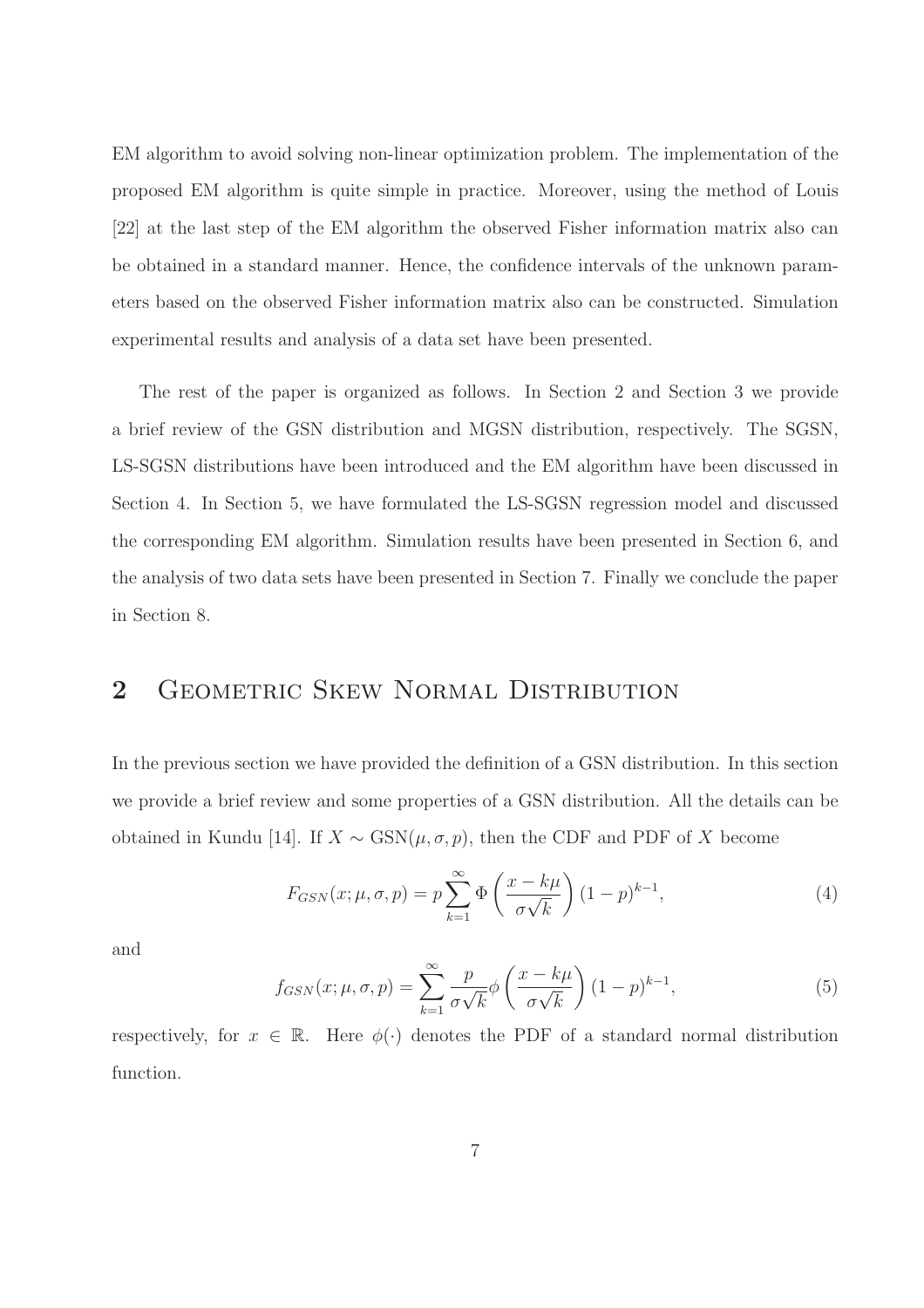The PDF of the GSN distribution (5) can take variety of shapes. It can be symmetric, positively skewed, negatively skewed, unimodal, bimodal, multimodal and heavy tailed also. For different shapes of the PDF of a GSN distribution see Figure 1 and also Kundu [14]. It is clear that it can be positively skewed, negatively skewed, unimodal, multimodal, heavy tailed also depending on the parameter values.

If  $X \sim \text{GSN}(\mu, \sigma, p)$ , then the characteristic function of X is

$$
\phi_X(t) = E(e^{itX}) = \frac{pe^{\left(i\mu t - \frac{\sigma^2 t^2}{2}\right)}}{1 - (1 - p)e^{\left(i\mu t - \frac{\sigma^2 t^2}{2}\right)}}, \quad t \in \mathbb{R}.
$$

The mean and variance of X are

$$
E(X) = \frac{\mu}{p}
$$
 and  $V(X) = \frac{\mu^2(1-p) + \sigma^2 p}{p^2}$ .

Any higher order moment can be obtained as infinite series as follows

$$
E(X^{m}) = p \sum_{n=1}^{\infty} (1-p)^{n-1} c_m(n\mu, n\sigma^2).
$$

Here,  $c_m(n\mu, n\sigma^2) = E(Y^m)$ , where  $Y \sim N(n\mu, n\sigma^2)$ . It may be mentioned that  $c_m$  can be obtained using confluent hyper geometric function, see for example Johnson, Kotz and Balakrishnan [13]. The skewness of a  $GSN(\mu, \sigma, p)$  can be written as

$$
\gamma_1 = \frac{(1-p)(\mu^3(2p^2-p+1)+2\mu^2p^2+\mu\sigma^2(3-p)p)}{(\sigma^2p+\mu^2(1-p))^{3/2}}.
$$

Hence, unlike normal distribution, the skewness depends on all the three parameters.

If  $\mu = 0$ , it becomes symmetric, and the CDF and PDF of a SGSN distribution become

$$
F_{SGSN}(x;\sigma,p) = p \sum_{k=1}^{\infty} \Phi\left(\frac{x}{\sigma\sqrt{k}}\right) (1-p)^{k-1},\tag{6}
$$

and

$$
f_{SGSN}(x;\sigma,p) = \sum_{k=1}^{\infty} \frac{p}{\sigma\sqrt{k}} \phi\left(\frac{x}{\sigma\sqrt{k}}\right) (1-p)^{k-1},\tag{7}
$$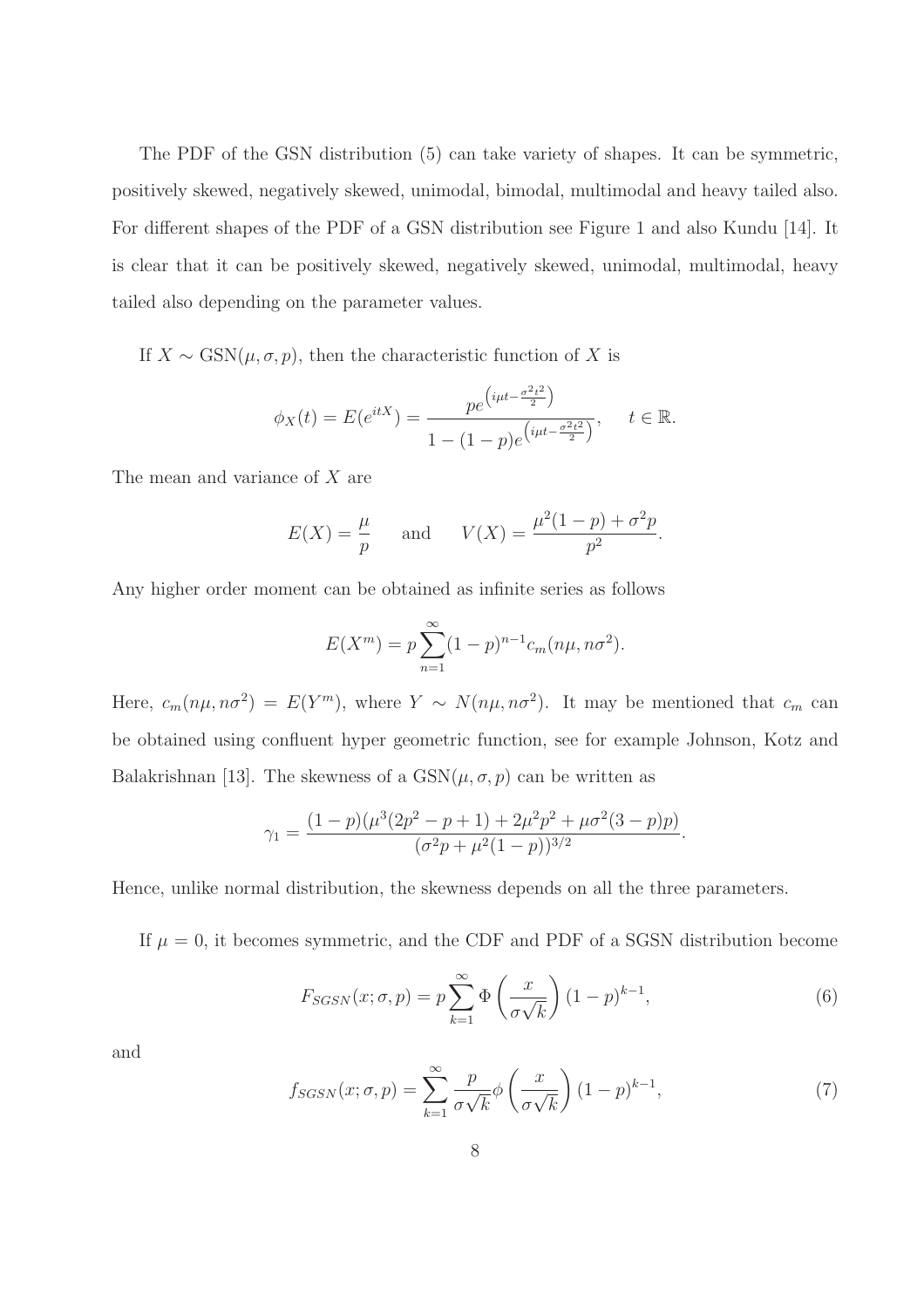respectively, for  $x \in \mathbb{R}$ . The PDF of SGSN are provided in Figure 2 for different  $\sigma$  and p values.

It is clear from Figure 2 that the tail probabilities of a SGSN distribution increase as  $p$ decreases. It behaves like a heavy tailed distribution as  $p$  tends to zero. As  $p$  tends to one, it behaves like a normal distribution.

If  $X \sim \text{SGSN}(\sigma, p)$ , then the characteristic function of X can be obtained as

$$
\phi_X(t) = E(e^{itX}) = \frac{pe^{\left(-\frac{\sigma^2 t^2}{2}\right)}}{1 - (1 - p)e^{\left(-\frac{\sigma^2 t^2}{2}\right)}}, \quad t \in \mathbb{R}.
$$

Using the characteristic function or otherwise, the mean and variance of  $X$  can be expressed as follows:

$$
E(X) = 0
$$
 and  $V(X) = \frac{\sigma^2}{p}$ .

For higher moments, it can be easily observed from the characteristic function that if  $X \sim$  $SGSN(1, p)$ , then

$$
E(X^{m}) = pd_{m} \sum_{n=1}^{\infty} (1-p)^{n-1} n^{m/2},
$$

where  $d_m = E(Z^m)$ ,  $Z \sim N(0, 1)$ , and

$$
d_m = \begin{cases} 0 & \text{if } \text{m is odd} \\ \frac{2^{m/2} \Gamma\left(\frac{m+1}{2}\right)}{\sqrt{\pi}} & \text{if } \text{m is even.} \end{cases}
$$

In Figure 3 we have plotted the characteristic functions of SGSN for different parameter values. Just to show how different it can be from a normal distribution we have plotted the characteristic function of the corresponding normal distribution with mean zero, and variance  $\sigma^2/p$ . It is clear that the characteristic functions can be quite different particularly for small values of  $p$ . But as  $p$  approaches one, they become close to each other.

It can be easily seen that the variance diverges as  $p$  approaches zero. The GSN distribution is known to be infinitely divisible and geometrically stable. For different other properties and estimation methods, interested readers are referred to the original article of Kundu [14].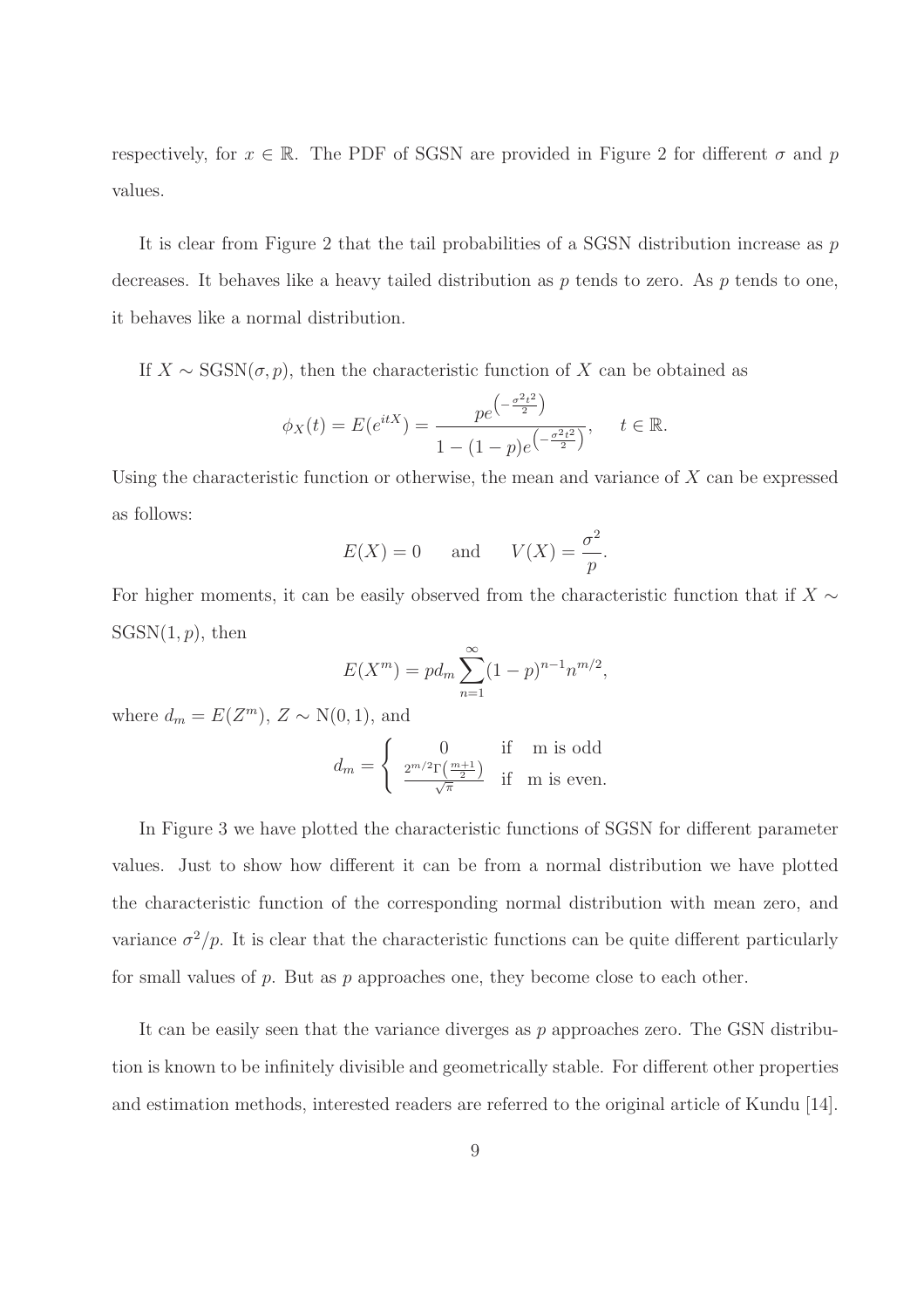The following derivations are needed for further development. These results will be used to develop EM algorithm for SGSN distribution. Suppose  $X \sim$  SGSN( $\sigma$ , $p$ ) and N is the associated GE(p) random variable, then for  $0 < p < 1$ , and  $-\infty < x < \infty$ ,  $n = 1, 2, \ldots$ ,

$$
P(X \le x, N = n) = P(X \le x | N = n) P(N = n) = p(1 - p)^{n-1} \Phi\left(\frac{x}{\sigma \sqrt{n}}\right),
$$
 (8)

for  $p=1$ ,

$$
P(X \le x, N = n) = \begin{cases} \Phi\left(\frac{x}{\sigma}\right) & \text{if } n = 1\\ 0 & \text{if } n > 1. \end{cases}
$$
 (9)

Hence, the joint PDF,  $f_{X,N}(x, n)$ , of  $(X, N)$  for  $0 < p < 1$ ,  $-\infty < x < \infty$ ,  $n = 1, 2, \ldots$ , becomes

$$
f_{X,N}(x,n) = p(1-p)^{n-1} \frac{1}{\sigma \sqrt{2\pi n}} e^{-\frac{x^2}{2n\sigma^2}},
$$

and for  $p=1$ ,

$$
f_{X,N}(x,n) = \begin{cases} \frac{1}{\sigma\sqrt{2\pi}}e^{-\frac{x^2}{2\sigma^2}} & \text{if } n = 1\\ 0 & \text{if } n > 1. \end{cases}
$$
 (10)

Therefore,

$$
P(N = n | X = x) = \frac{(1 - p)^{n - 1} e^{-\frac{x^2}{2n\sigma^2}} / \sqrt{n}}{\sum_{j=1}^{\infty} (1 - p)^{j - 1} e^{-\frac{x^2}{2j\sigma^2}} / \sqrt{j}}.
$$
(11)

It can be easily shown that  $(11)$  is an unimodal function in n. Hence, there exits a unique  $n_0$  such that  $P(N = n_0|X = x) > P(N = n|X = x)$ , for any  $n \neq n_0$ . In fact  $n_0$  can be obtained as the minimum value of  $n \geq 1$ , such that

$$
\frac{P(N=n+1|X=x)}{P(N=n|X=x)} = \frac{\sqrt{n}(1-p)}{\sqrt{n+1}} e^{\frac{x^2}{2\sigma^2 n(n+1)}} < 1. \tag{12}
$$

Moreover, from (11) one can easily obtain

$$
E(N|X=x) = \frac{\sum_{n=1}^{\infty} \sqrt{n}(1-p)^{n-1} e^{-\frac{x^2}{2n\sigma^2}}}{\sum_{j=1}^{\infty} (1-p)^{j-1} e^{-\frac{x^2}{2j\sigma^2}}/\sqrt{j}},
$$
\n(13)

and

$$
E(1/N|X=x) = \frac{\sum_{n=1}^{\infty} n^{-3/2} (1-p)^{n-1} e^{-\frac{x^2}{2n\sigma^2}}}{\sum_{j=1}^{\infty} (1-p)^{j-1} e^{-\frac{x^2}{2j\sigma^2}}/\sqrt{j}}.
$$
(14)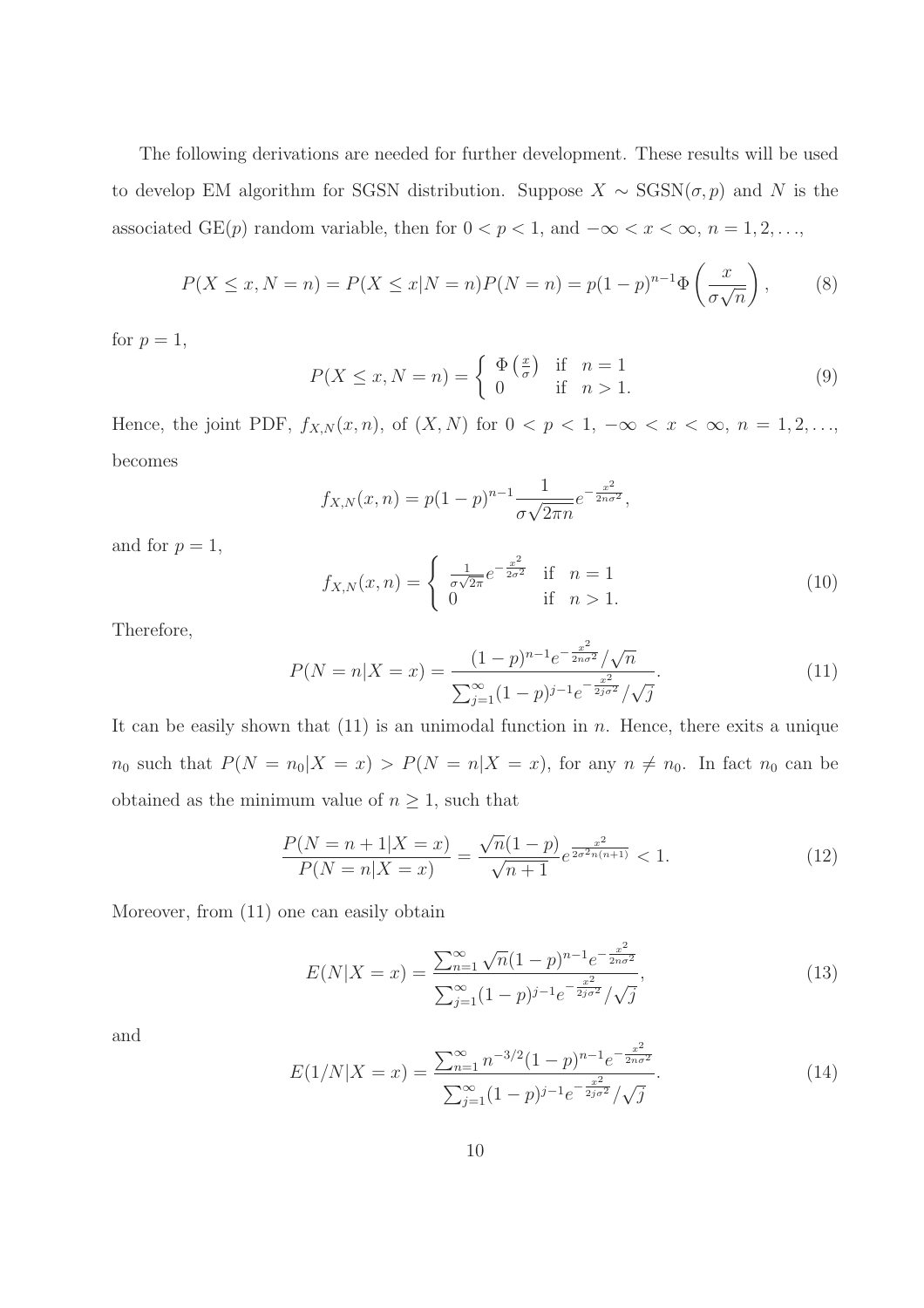# 3 Multivariate Geometric Skew Normal Distribu-**TION**

Azzalini and Dalla Valle [5] introduced a multivariate distribution with ASN marginals. We call it as multivariate ASN (MASN) distribution and it can be defined as follows: A random vector  $\mathbf{Z} = (Z_1, \ldots, Z_d)^\top$  is a d-variate MASN distribution, if it has the following PDF

$$
g(\mathbf{z}) = 2\phi_d(\mathbf{z}, \mathbf{\Omega}) \Phi(\mathbf{\alpha}^\top \mathbf{z}), \quad \mathbf{z} \in \mathbb{R}^d,
$$

here  $\phi_d(z,\Omega)$  denotes the PDF of a d-variate multivariate normal distribution with standardized marginals and correlation matrix  $\Omega$ . Here the parameter vector  $\alpha$  is known as the shape vector, and depending on the shape vector, the PDF of a MASN distribution can take variety of shapes. The PDF is always unimodal and when  $\alpha = 0$ , then **Z** has the multivariate normal distribution with mean vector **0** and correlation matrix  $\Omega$ . Although, MASN is a very flexible distribution, but if the marginals are heavy tailed or multimodal it cannot be used, see for example the excellent recent monograph by Azzalini and Capitanio [4]. Moreover, if the data come from a MASN distribution it can be shown that the MLEs do not exist with a positive probability. Due to these reasons several kernels instead of normal kernel have been used, but they have their own problems.

Kundu [17] proposed multivariate GSN (MGSN) distribution along the same line as the GSN distribution. The MGSN distribution has been defined as follows. Let us use the following notations. A d-variate normal random variable with mean vector  $\mu$  and the disersion matrix  $\Sigma$  will be denoted by  $N_d(\mu, \Sigma)$ . The corresponding PDF and CDF will be denoted  $\phi_d(\mathbf{x}; \mu, \Sigma)$  and  $\Phi_d(\mathbf{x}; \mu, \Sigma)$ , respectively. Now a d-variate MGSN distribution can be defined as the following. Suppose  $\boldsymbol{X}_i$  for  $i = 1, 2, 3, \ldots$  are i.i.d.  $N_d(\boldsymbol{\mu}, \boldsymbol{\Sigma})$  and  $N \sim$  $GE(p)$  and they are independently distributed. Then

$$
\bm{X} = \sum_{i=1}^N \bm{X}_i
$$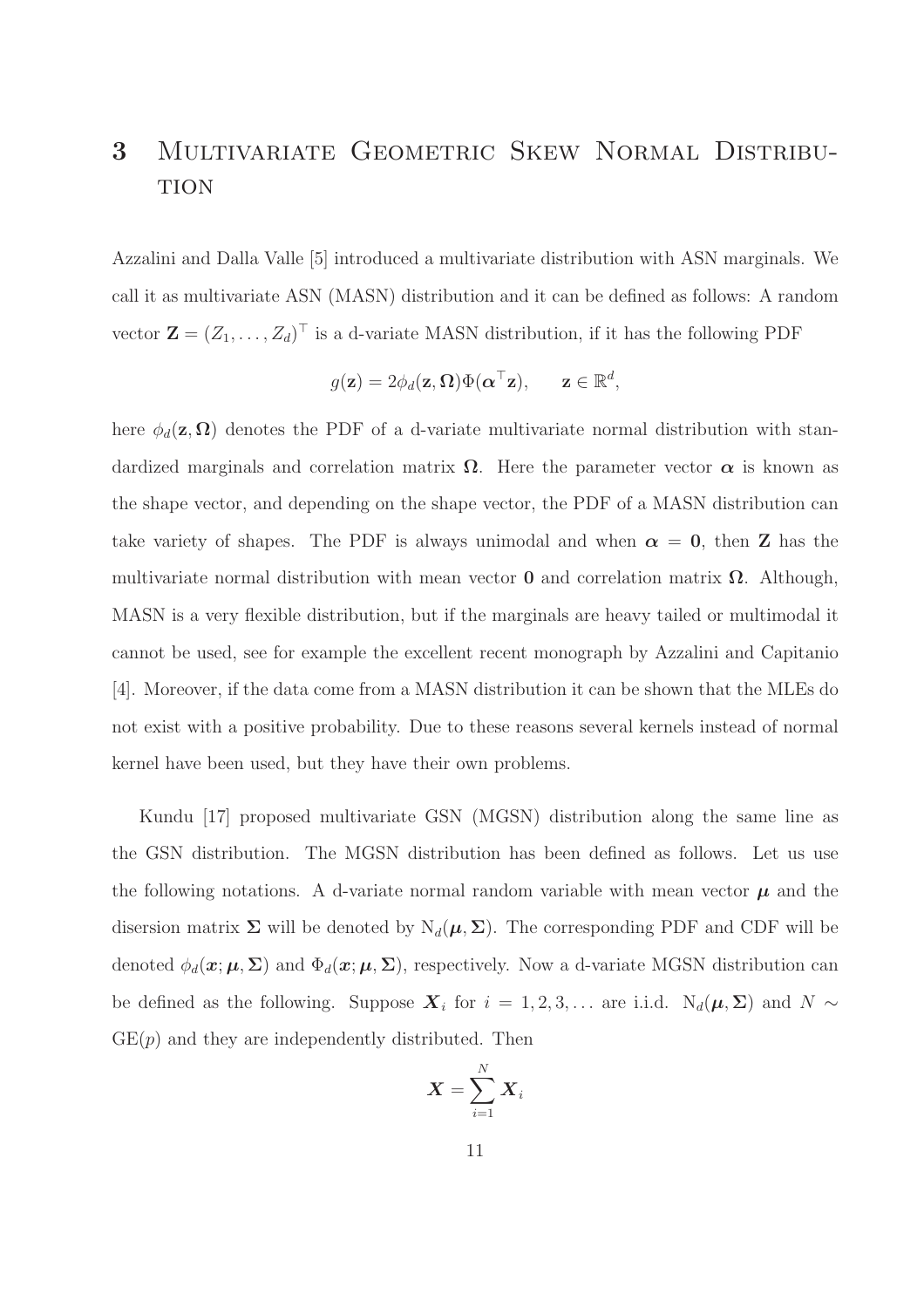is said to have MGSN distribution with parameters  $\mu$ ,  $\Sigma$  and p and will be denoted by  $MGSN_d(\boldsymbol{\mu}, \boldsymbol{\Sigma}, p)$ .

MGSN is a very flexible multivariate distribution, and its joint PDF can take variety of shapes. It can be unimodal, bimodal as well as multimodal also. Since the marginals are GSN distributions, therefore the marginals can be positively and negatively skewed, and it can be heavy tailed also. If  $X \sim \text{MGSN}_d(\mu, \Sigma, p)$ , then the PDF and CDF of X can be written as

$$
f_{\mathbf{X}}(\mathbf{x}, \boldsymbol{\mu}, \boldsymbol{\Sigma}, p) = \sum_{k=1}^{\infty} \frac{p(1-p)^{k-1}}{(2\pi)^{d/2} |\boldsymbol{\Sigma}|^{1/2} k^{d/2}} e^{-\frac{1}{2k} (\mathbf{x} - k\boldsymbol{\mu})^\top \boldsymbol{\Sigma}^{-1} (\mathbf{x} - k\boldsymbol{\mu})}
$$

and

$$
F_{\boldsymbol{X}}(\boldsymbol{x},\boldsymbol{\mu},\boldsymbol{\Sigma},p)=\sum_{k=1}^{\infty}p(1-p)^{k-1}\Phi_d(\boldsymbol{x};k\boldsymbol{\mu},k\boldsymbol{\Sigma}),
$$

respectively. When  $\mu = 0$ , the PDF and CDF of X can be written as

$$
f_{\mathbf{X}}(\mathbf{x},\mathbf{0},\mathbf{\Sigma},p) = \sum_{k=1}^{\infty} \frac{p(1-p)^{k-1}}{(2\pi)^{d/2}|\mathbf{\Sigma}|^{1/2}k^{d/2}} e^{-\frac{1}{2k}\mathbf{x}^\top \mathbf{\Sigma}^{-1}\mathbf{x}}
$$

and

$$
F_{\boldsymbol{X}}(\boldsymbol{x}, \boldsymbol{\mu}, \boldsymbol{\Sigma}, p) = \sum_{k=1}^{\infty} p(1-p)^{k-1} \Phi_d(\boldsymbol{x}; \boldsymbol{0}, k\boldsymbol{\Sigma}),
$$

respectively.

Similar to the GSN distribution, when  $p = 1$ , MGSN distribution becomes multivariate normal distribution. The PDF of a MGSN distribution can take variety of shapes. Contour plots of the PDF of a MGSN distribution for different parameter values when  $d = 2$  are provided in Figure 4. It is clear that it can be positively and negative skewed, unimodal, bimodal, multimodal, heavy tailed depending on the parameter values. When  $\mu = 0$ , then it becomes a symmetric distribution.

If  $X \sim \text{MGSN}_d(\mu, \Sigma, p)$ , then the characteristic function of X is

$$
\phi_{\mathbf{X}}(t) = \frac{p e^{i \boldsymbol{\mu}^\top \boldsymbol{t} + \frac{1}{2} \boldsymbol{t}^\top \boldsymbol{\Sigma} \boldsymbol{t}}}{1 - (1 - p) e^{i \boldsymbol{\mu}^\top \boldsymbol{t} + \frac{1}{2} \boldsymbol{t}^\top \boldsymbol{\Sigma} \boldsymbol{t}}}, \quad t \in \mathbb{R}^d.
$$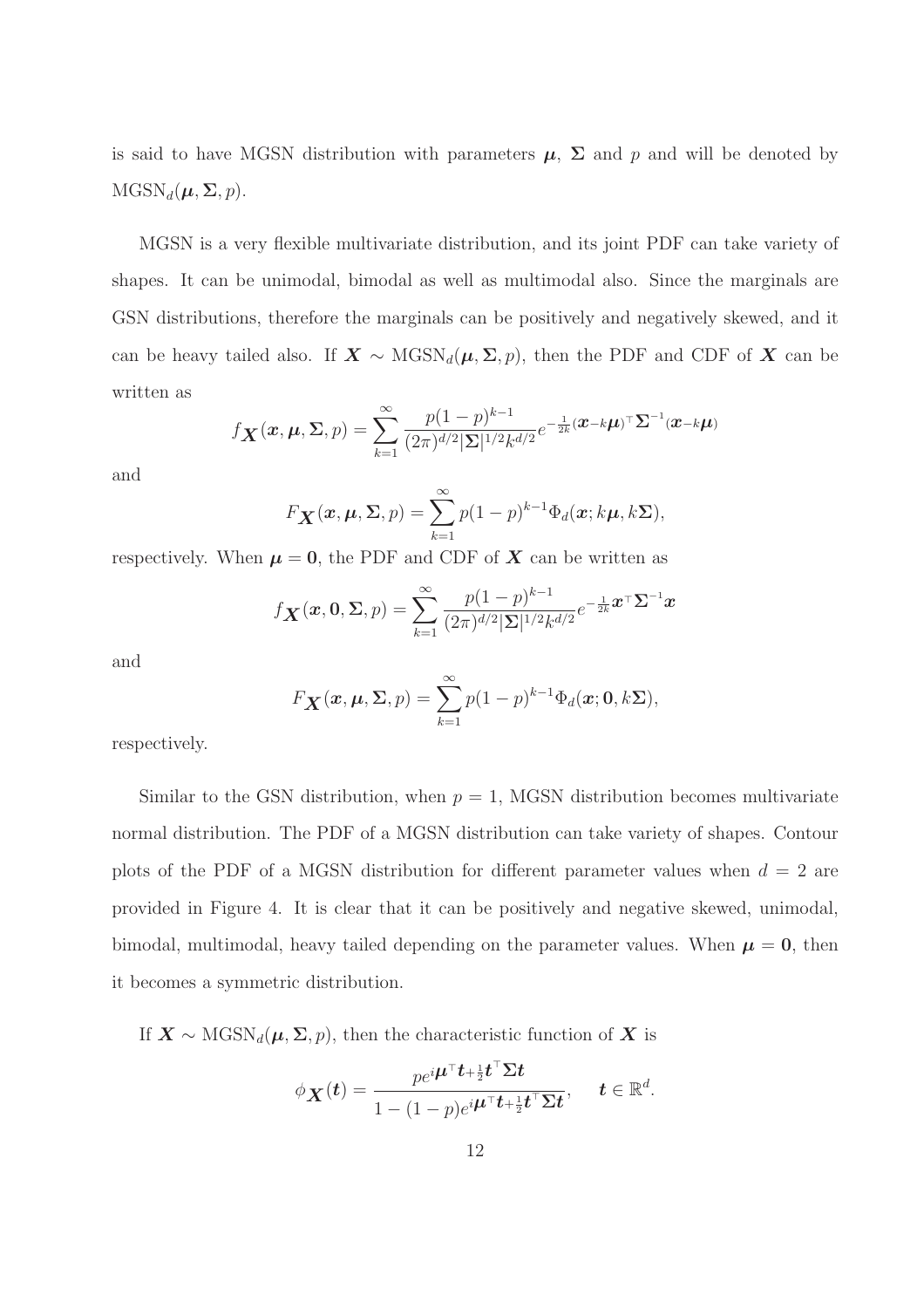Since the characteristic function is in a compact form, many properties can be derived quite conveniently. Different moments, product moments, multivariate skewness can be obtained using the characteristic function, see Kundu [17] for details.

MGSN distribution has several properties like multivariate normal distribution. For example if  $X$  is a d-variate MGSN distribution then if we partition  $X$  as

$$
\boldsymbol{X} = \left(\begin{array}{c} \boldsymbol{X}_1 \\ \boldsymbol{X}_2 \end{array}\right),
$$

where  $X_1$  and  $X_2$  are of the orders  $d_1$  and  $n-d_1$ , respectively. Then  $X_1$  is  $d_1$ -variate MGSN distribution and  $X_2$  is a  $n - d_1$  variate MGSN distribution. Similarly, if X is d-variate MGSN distribution and  $\boldsymbol{D}$  is a  $s \times d$  matrix, with rank  $s \leq d$ , then  $\boldsymbol{Z} = \boldsymbol{D}\boldsymbol{X}$  is a s-variate MGSN distribution. It has been shown that  $X$  is d-variate MGSN distribution if and only if  $Y = \mathbf{c}^\top \mathbf{X}$  is a GSN distribution, for all  $\mathbf{c} \in \mathbb{R}^d \neq \mathbf{0}$ . Several other interesting properties including canonical correlation, majorization and characterization have been provided in Kundu [17]. Estimation of the unknown parameters is an important problem. A d-variate MGSN distribution has  $1 + d + d(d + 1)/2$  unknown parameters. The usual maximum likelihood computation involves solving a  $1 + d + d(d+1)/2$  variate optimization problem. Therefore, even for  $d = 3$ , it involves solving a 10 dimensional optimization problem, and clearly it is a non-trivial problem. A very efficient EM algorithm has been proposed by Kundu [17], which does not require solving any optimization problem, i.e. at each 'E'-step, the corresponding 'M'-step can be performed explicitly. Due to this reason, MGSN can be used quite efficiently in practice even for large d.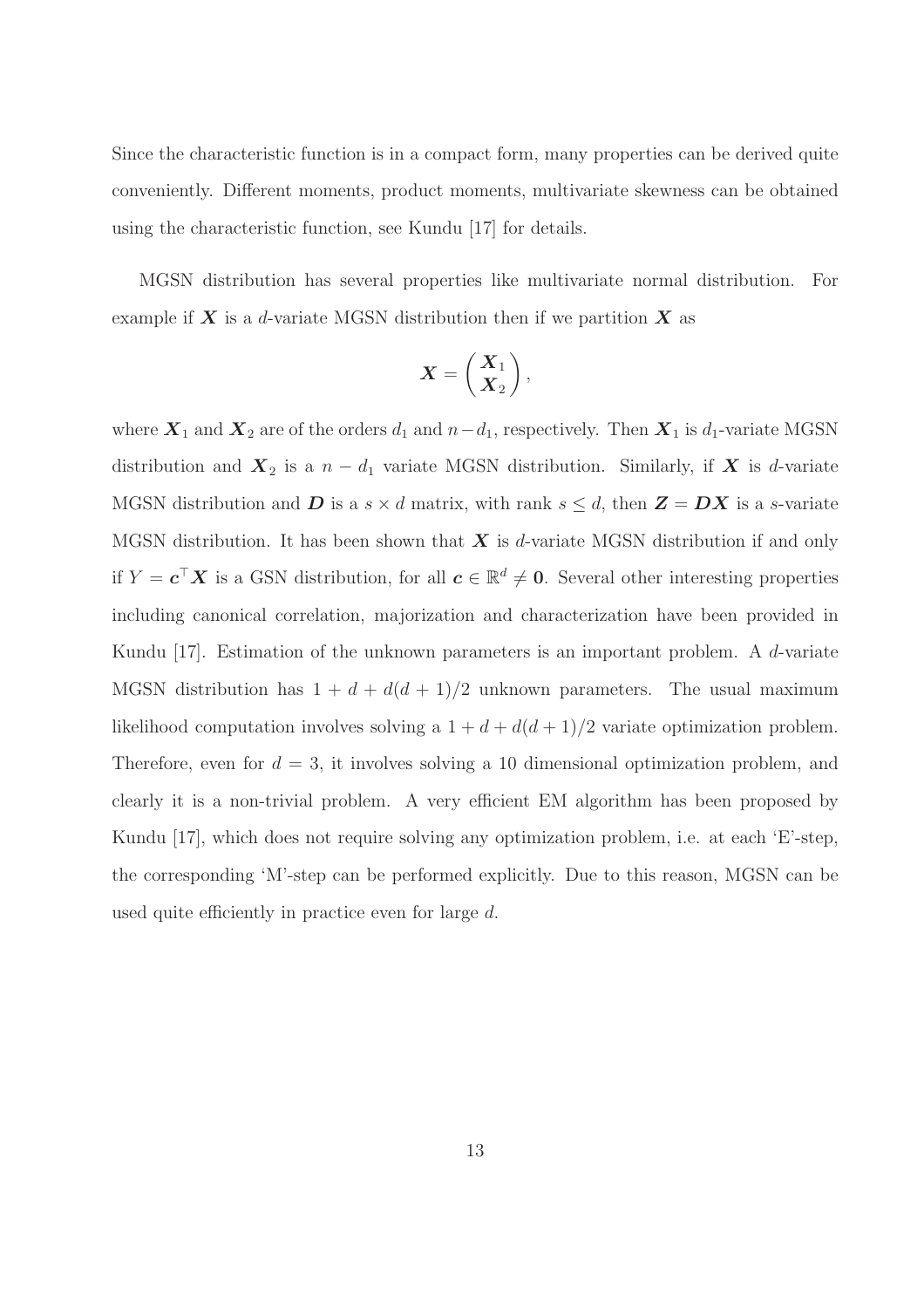# 4 Location Shift SGSN Distribution

### 4.1 MODEL DESCRIPTION

Now we will introduce location shift SGSN distribution, which can be used quite effectively for analyzing symmetric data as an alternative to any symmetric distribution such as normal, log-BS, Student-t distributions etc. A random variable  $Y$  is called a location shift SGSN (LS-SGSN) distribution if

$$
Y = \theta + X,\tag{15}
$$

where  $\theta \in \mathbb{R}$  and  $X \sim \text{SGSN}(\sigma, p)$ . If the random variable Y has the form (15), then it will be denoted by LS-SGSN( $\theta, \sigma, p$ ). If Y ~ LS-SGSN( $\theta, \sigma, p$ ), then the CDF and PDF of Y become

$$
F_Y(y; \theta, \sigma, p) = p \sum_{k=1}^{\infty} \Phi\left(\frac{y - \theta}{\sigma \sqrt{k}}\right) (1 - p)^{k-1},\tag{16}
$$

and

$$
f_Y(y; \theta, \sigma, p) = \sum_{k=1}^{\infty} \frac{p}{\sigma \sqrt{k}} \phi \left( \frac{y - \theta}{\sigma \sqrt{k}} \right) (1 - p)^{k - 1},\tag{17}
$$

respectively. Clearly, LS-SGSN distribution will be a more flexible than a normal distribution due to the presence of an extra parameter. Moreover, normal distribution can be obtained as a special case of the LS-SGSN distribution. We need the following derivations for further development, when  $0 < p < 1$ ,  $y \in \mathbb{R}$  and  $n = 1, 2, \ldots$ .

$$
P(Y \le y, N = n) = P(X \le y - \theta, N = n) = p(1 - p)^{n-1} \Phi\left(\frac{x - \theta}{\sigma \sqrt{n}}\right).
$$

and

$$
f_{Y,N}(y,n) = p(1-p)^{n-1} \frac{1}{\sigma \sqrt{2\pi n}} e^{-\frac{(x-\theta)^2}{2\sigma^2 n}}.
$$

If  $Y \sim \text{LS-SGSN}(\theta, \sigma, p)$ , then the characteristic function of Y can be obtained as

$$
\phi_Y(t) = E(e^{itY}) = e^{it\theta} \frac{pe^{\left(-\frac{\sigma^2 t^2}{2}\right)}}{1 - (1 - p)e^{\left(-\frac{\sigma^2 t^2}{2}\right)}}, \quad t \in \mathbb{R}.
$$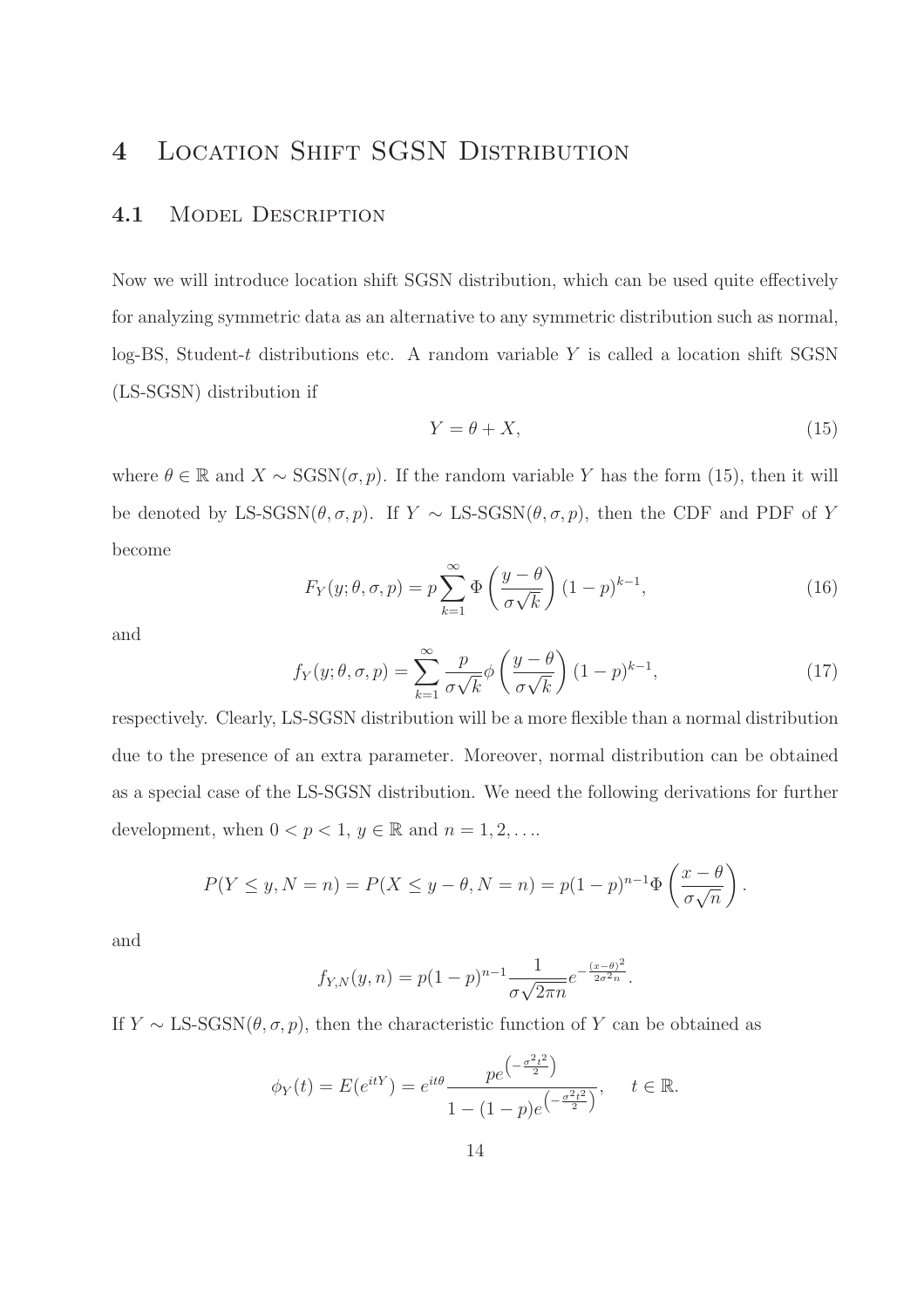The mean and variance of Y are

$$
E(Y) = \theta
$$
 and  $V(Y) = \frac{\sigma^2}{p}$ ,

respectively.

### 4.2 Maximum Likelihood Estimators

The proposed LS-SGSN distribution has three parameters. Now we will discuss about the estimation of the unknown parameters of the LS-SGSN distribution and the associated confidence intervals.

Suppose we have a random sample of size  $n$ , say,

$$
\mathcal{D}_1 = \{x_1, \ldots, x_n\}
$$

from LS-SGSN( $\theta$ ,  $\sigma$ ,  $p$ ). The log-likelihood function based on the observation  $\mathcal{D}_1$  can be written as

$$
l(\theta, \sigma, p) = n \ln p - n \ln \sigma + \sum_{i=1}^{n} \ln \left\{ \sum_{k=1}^{\infty} \frac{1}{\sqrt{k}} \phi \left( \frac{x_i - \theta}{\sigma \sqrt{k}} \right) (1 - p)^{k-1} \right\}.
$$
 (18)

Therefore, the ML estimators of the unknown parameters can be obtained by maximizing (18) with respect to the unknown parameters. The normal equations can be obtained as

$$
\dot{l}_{\theta} = \frac{\partial l(\theta, \sigma, p)}{\partial \theta} = 0, \quad \dot{l}_{\sigma} = \frac{\partial l(\theta, \sigma, p)}{\partial \sigma} = 0, \quad \dot{l}_{p} = \frac{\partial l(\theta, \sigma, p)}{\partial p} = 0.
$$
 (19)

Hence, the ML estimates can be obtained by solving all the three normal equations in (19) simultaneously. Clearly, the ML estimates cannot be obtained in explicit forms, and one needs to use some iterative methods to solve (19). One may use Newton-Raphson type algorithm to solve these non-linear equations, but it has its own problem of local convergence and the choice of initial values. To avoid that we have proposed to use expectation maximization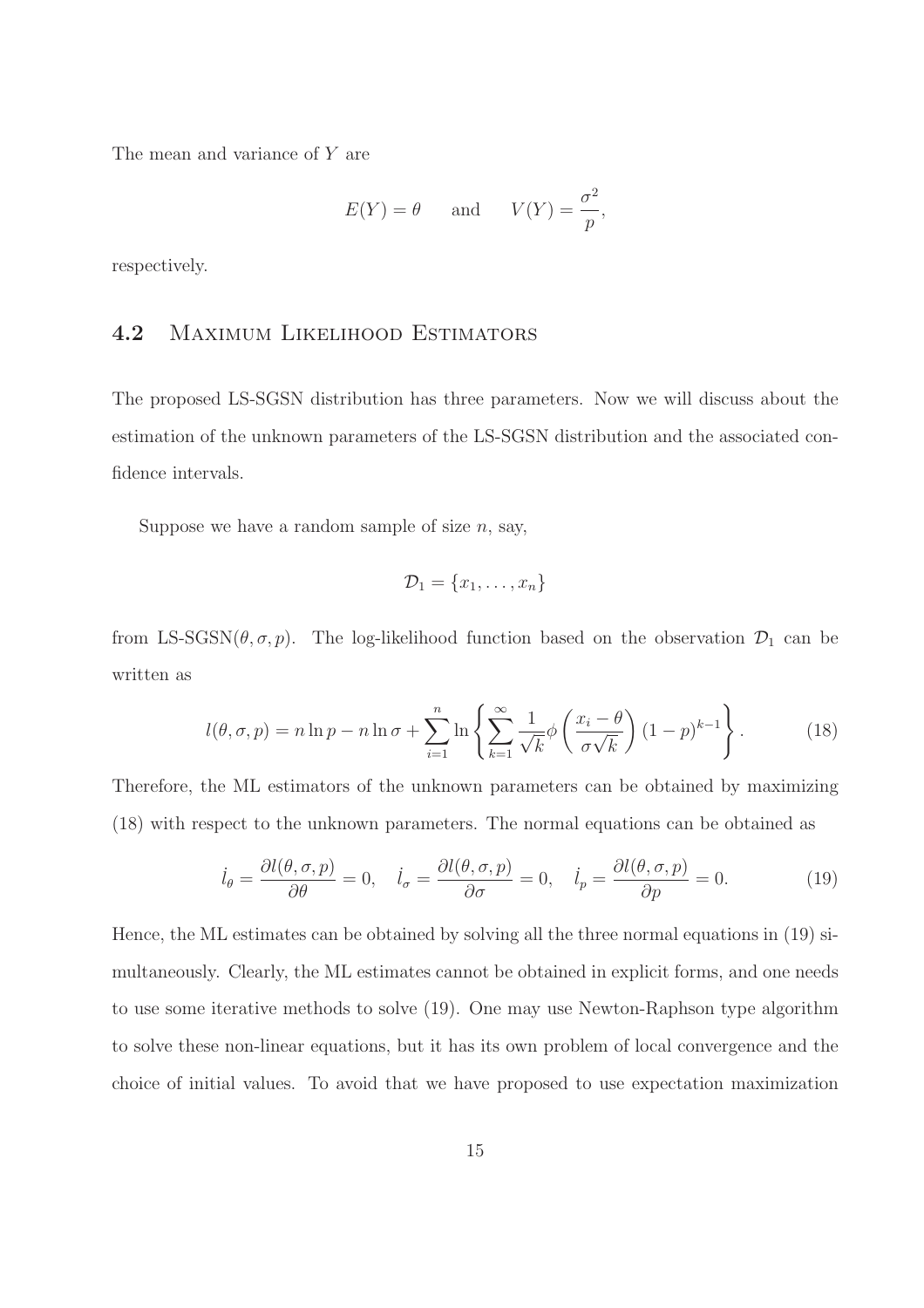(EM) type algorithm to compute the ML estimates. It is observed that at each E-step the corresponding M-step can be obtained explicitly. Hence, it can be implemented very easily.

The basic idea of the proposed EM type algorithm is to treat this problem as a missing value problem as follows: Suppose with each  $x_i$  we also observe the corresponding value of  $N$ , say  $m_i$ . Therefore, the complete observation becomes

$$
\mathcal{D}_{1c} = \{(x_1, m_1), \dots, (x_n, m_n)\}.
$$
\n(20)

Based on the complete data, the log-likelihood function becomes

$$
l(\theta, \sigma, p) = n \ln p + \left(\sum_{i=1}^{n} m_i - n\right) \ln(1-p) - n \ln \sigma - \frac{1}{2\sigma^2} \sum_{i=1}^{n} \frac{(x_i - \theta)^2}{m_i}.
$$
 (21)

Hence, the ML estimates of  $\theta$ ,  $\sigma$  and  $p$  based on the complete observation  $\mathcal{D}_{1c}$  can be obtained by maximizing (21). If we denote them as  $\hat{\theta}_c$ ,  $\hat{\sigma}_c$  and  $\hat{p}_c$ , respectively, then

$$
\widehat{\theta}_c = \frac{1}{\sum_{i=1}^n \frac{1}{m_i}} \sum_{i=1}^n \frac{x_i}{m_i}, \quad \widehat{\sigma}_c^2 = \frac{1}{n} \sum_{i=1}^n \frac{(x_i - \widehat{\theta}_c)^2}{m_i}, \quad \widehat{p}_c = \frac{n}{\sum_{i=1}^n m_i}.
$$
 (22)

Hence, in this case the EM algorithm takes the following form. Suppose at the k-th stage of the EM algorithm the estimates of  $\theta$ ,  $\sigma$  and  $p$  are  $\theta^{(k)}$ ,  $\sigma^{(k)}$  and  $p^{(k)}$ , respectively. Then at the 'E'-step of the EM algorithm, the 'pseudo' log-likelihood function can be written as

$$
l_s(\theta, \sigma, p | \theta^{(k)}, \sigma^{(k)}, p^{(k)}) = n \ln p + \left(\sum_{i=1}^n a_i^{(k)} - n\right) \ln(1-p) - n \ln \sigma - \frac{1}{2\sigma^2} \sum_{i=1}^n b_i^{(k)} (x_i - \theta)^2.
$$
 (23)

Here,

$$
a_i^{(k)} = E(N|Y = x_i, \theta^{(k)}, \sigma^{(k)}, p^{(k)}) = \frac{\sum_{n=1}^{\infty} \sqrt{n} (1 - p^{(k)})^{n-1} e^{-\frac{(x_i - \theta^{(k)})^2}{2n(\sigma^{(k)})^2}}}{\sum_{j=1}^{\infty} (1 - p^{(k)})^{j-1} e^{-\frac{(x_i - \theta^{(k)})^2}{2j(\sigma^{(k)})^2}} / \sqrt{j}}
$$
(24)

and

$$
b_i^{(k)} = E(1/N|Y = x_i, \theta^{(k)}, \sigma^{(k)}, p^{(k)}) = \frac{\sum_{n=1}^{\infty} n^{-3/2} (1 - p^{(k)})^{n-1} e^{-\frac{(x_i - \theta^{(k)})^2}{2n(\sigma^{(k)})^2}}}{\sum_{j=1}^{\infty} (1 - p^{(k)})^{j-1} e^{-\frac{(x_i - \theta^{(k)})^2}{2j(\sigma^{(k)})^2}} / \sqrt{j}}.
$$
(25)

Therefore, at the 'M'-th step the maximization of the 'pseudo' log-likelihood functions provides:

$$
\theta^{(k+1)} = \frac{\sum_{i=1}^{n} b_i^{(k)} x_i}{\sum_{j=1}^{n} b_j^{(k)}}, \quad \sigma^{(k+1)} = \frac{1}{n} \sum_{i=1}^{n} b_i^{(k)} (x_i - \theta^{(k+1)})^2, \quad p^{(k+1)} = \frac{n}{\sum_{i=1}^{n} a_i^{(k)}}.
$$
 (26)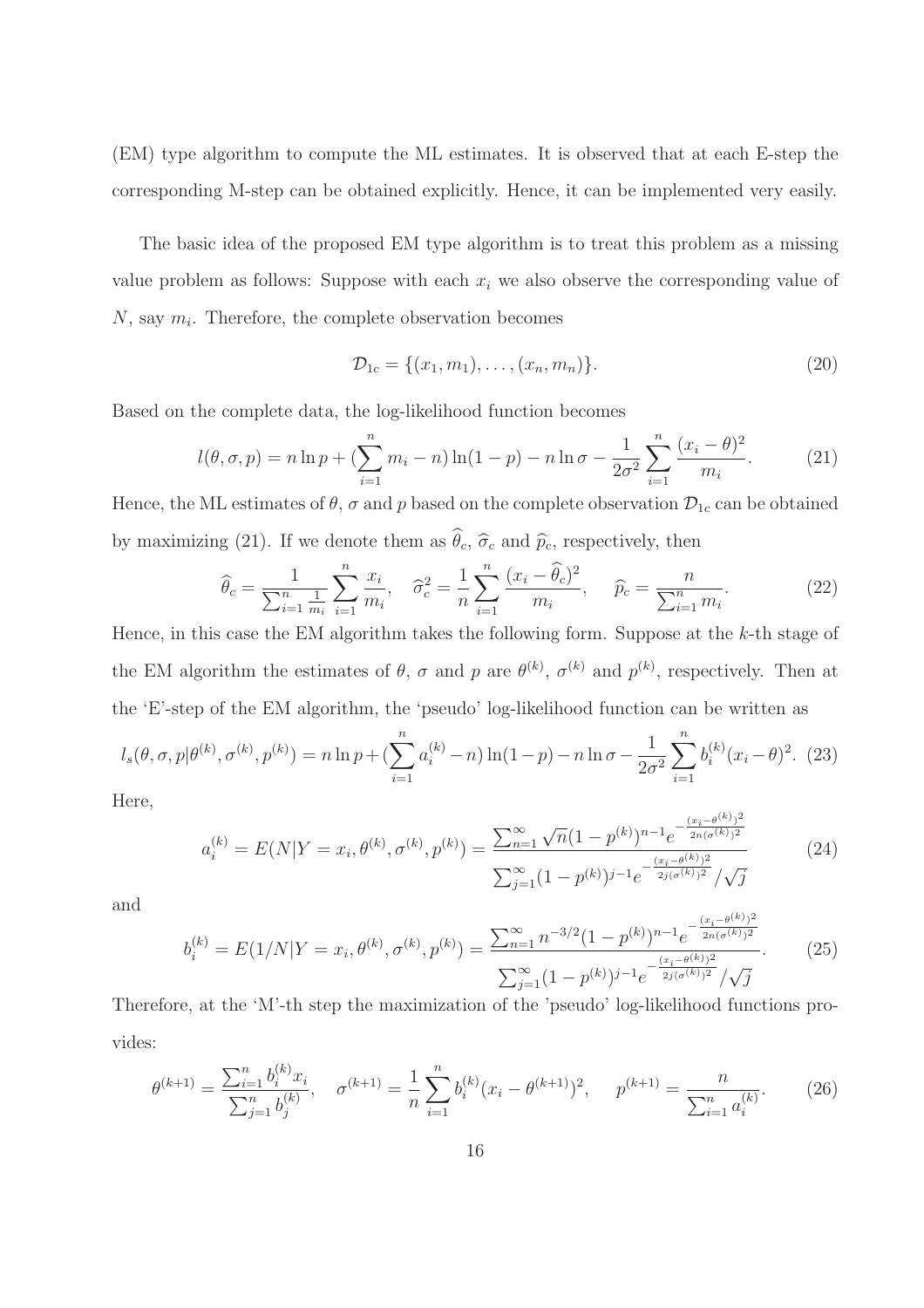Note that to start the EM algorithm, we need some initial estimates of  $\theta$ ,  $\sigma$  and  $p$ . We suggest the following. Use the sample mean and the sample standard deviation as the initial estimates of  $\theta$  and  $\sigma$ , respectively. We can start the EM algorithm for different initial values of p from  $(0, 1)$ . The EM algorithm can be explicitly written as follows:

EM Algorithm

Step 1: Choose some initial estimates of  $\theta$ ,  $\sigma$  and  $p$ , say  $\theta^{(1)}$ ,  $\sigma^{(1)}$  and  $p^{(1)}$  as described above. Put  $k = 1$ .

Step 2: Compute  $a_i^{(k)}$  $i^{(k)}$  and  $b_i^{(k)}$  $i_i^{(k)}$  as in (24) and (25), respectively.

Step 3: Compute  $\theta^{(k+1)}$ ,  $\sigma^{(k+1)}$  and  $p^{(k+1)}$  as in (26).

Step 4: Check the convergence. If the convergence criterion is satisfied then stop, otherwise put  $k = k + 1$ , and go to Step 2.

The observed Fisher information matrix also can be easily obtained as the last step of the corresponding algorithm. The observed Fisher information matrix can be written as  $I = B - SS^{\top}$ . Here, B is a 3 × 3 Hessian matrix of the 'pseudo' log-likelihood function (23) and **S** is the corresponding gradient vector. If we denote **B** =  $((b_{ij}))$  and **S** =  $(s_i)$ , then at the  $k$ -th stage of the EM algorithm

$$
b_{11} = \frac{1}{(\sigma^{(k)})^2} \sum_{i=1}^n b_i^{(k)}, b_{12} = b_{21} = \frac{2}{(\sigma^{(k)})^3} \sum_{i=1}^n b_i^{(k)} (x_i - \theta^{(k)}),
$$
  
\n
$$
b_{22} = -\frac{n}{(\sigma^{(k)})^2} + \frac{3}{(\sigma^{(k)})^4} \sum_{i=1}^n b_i^{(k)} (x_i - \theta^{(k)})^2
$$
  
\n
$$
b_{33} = \frac{n}{(p^{(k)})^2} + \frac{\sum_{i=1}^n a_i^{(k)} - n}{(1 - p^{(k)})^2}, b_{13} = b_{31} = b_{23} = b_{32} = 0.
$$

$$
s_1 = \frac{1}{(\sigma^{(k)})^2} \sum_{i=1}^n b_i^{(k)} (x_i - \theta^{(k)}), s_2 = -\frac{n}{\sigma^{(k)}} + \frac{1}{(\sigma^{(k)})^3} \sum_{i=1}^n b_i^{(k)} (x_i - \theta^{(k)})^2, s_3 = \frac{n}{p^{(k)}} - \frac{\sum_{i=1}^n a_i^{(k)}}{1 - p^{(k)}}.
$$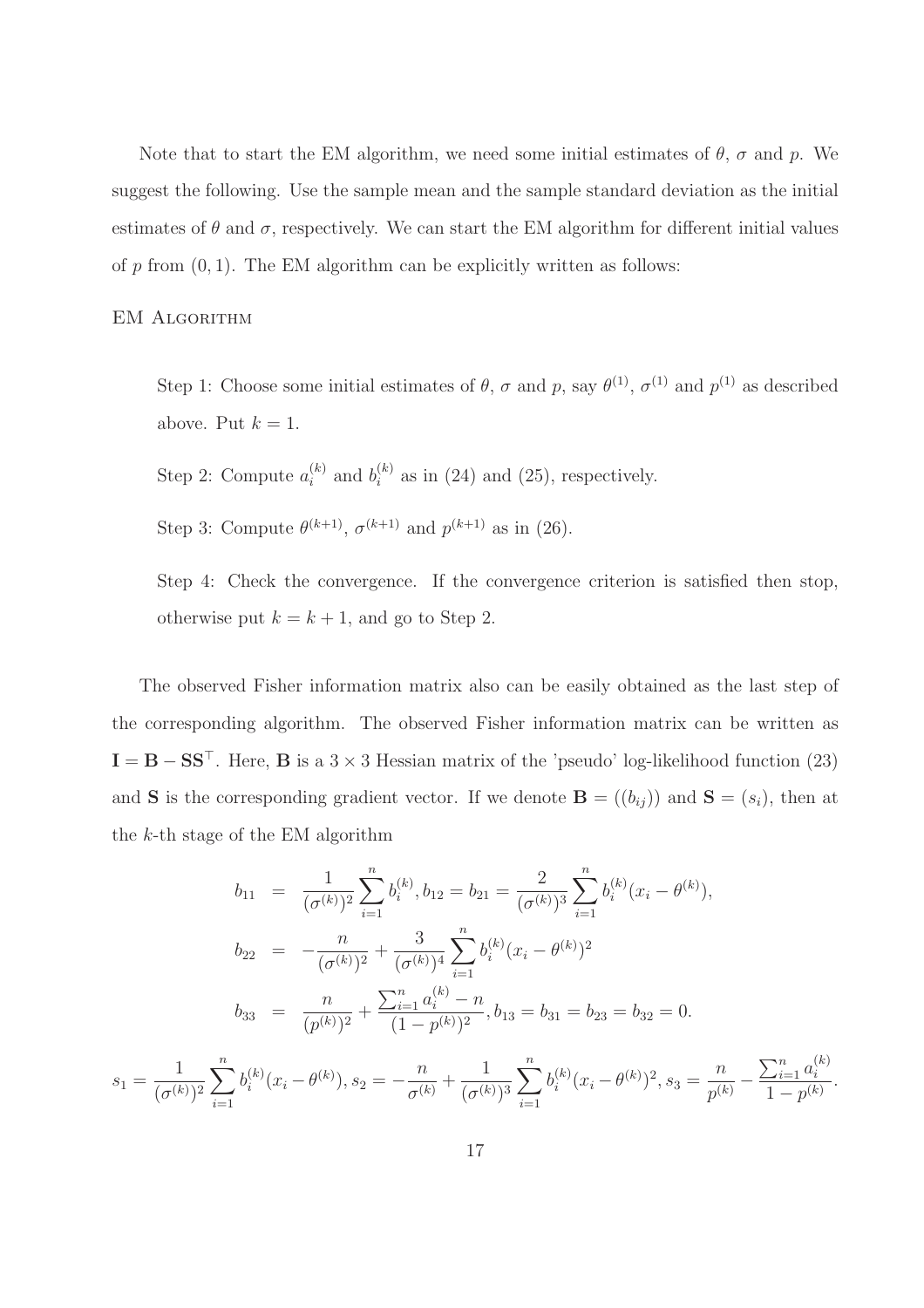Therefore, if  $I^{-1} = ((fij))$ , then  $100(1-\alpha)\%$  confidence intervals of  $\theta$ ,  $\sigma$  and  $p$  can be obtained as

$$
(\hat{\theta} - z_{\alpha/2}f^{11}, \hat{\theta} + z_{\alpha/2}f^{11}), \quad (\hat{\sigma} - z_{\alpha/2}f^{22}, \hat{\sigma} + z_{\alpha/2}f^{22}), \quad (\hat{p} - z_{\alpha/2}f^{33}, \hat{p} + z_{\alpha/2}f^{33}).
$$

respectively. Here  $z_{\alpha}$  denotes the  $\alpha$ -th percentile point of a standard normal distribution.

### 4.3 TESTING OF HYPOTHESIS

In this section we discuss some testing of hypotheses problems which have some practical importance.

Problem 1: We want to test

$$
H_0: \theta = \theta_0 \quad \text{vs.} \quad H_1: \theta \neq \theta_0. \tag{27}
$$

The problem is of interest as it tests whether the distribution has a specific mean or not. We propose to use the likelihood ratio test (LRT) for this purpose. To compute the LRT statistic, we need to compute the ML estimates of  $\sigma$  and p, when  $\theta = \theta_0$ . In this case also we can use the same EM algorithm with the obvious modification that at each stage  $\theta^{(k)}$  is replaced by  $\theta_0$ . Therefore, if  $\widehat{\theta}$ ,  $\widehat{\sigma}$  and  $\widehat{p}$  denote the ML estimates of  $\theta$ ,  $\sigma$  and  $p$ , respectively, without any restriction, and  $\tilde{\sigma}$  and  $\tilde{p}$  denote the ML estimators of  $\sigma$  and  $p$ , respectively, under  $H_0$ , then

$$
2(l(\widehat{\theta},\widehat{\sigma},\widehat{p})-l(\theta_0,\widetilde{\sigma},\widetilde{p}))\longrightarrow \chi_1^2.
$$

Problem 2: We want to test

$$
H_0: p = 1 \quad \text{vs.} \quad H_1: p < 1. \tag{28}
$$

The problem is of interest as it tests whether the distribution is normal or not. In this case under  $H_0$ , the ML estimates of  $\theta$  and  $\sigma$  can be obtained as

$$
\widetilde{\theta} = \frac{\sum_{i=1}^{n} x_i}{n}
$$
 and  $\widetilde{\sigma} = \sqrt{\frac{\sum_{i=1}^{n} (x_i - \widetilde{\theta})^2}{n}}$ .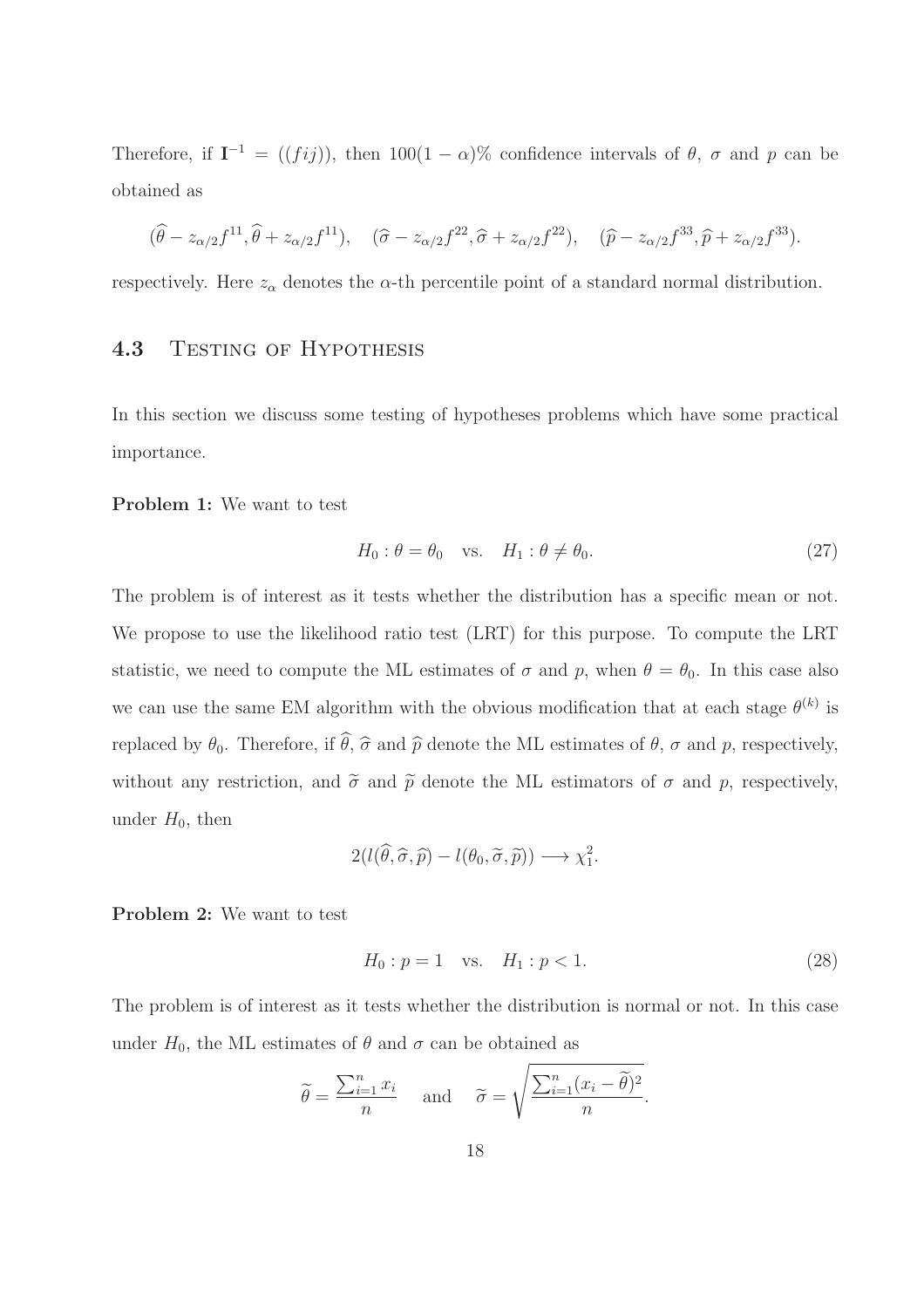In this case  $p$  is in the boundary under  $H_0$ , hence, the standard results do not hold. But using Theorem 3 of Self and Liang [28], it follows that

$$
2(l(\widehat{\theta}, \widehat{\sigma}, \widehat{p}) - l(\widetilde{\theta}, \widetilde{\sigma}, 1) \longrightarrow \frac{1}{2} + \frac{1}{2}\chi_1^2.
$$

# 5 SGSN REGRESSION MODEL

In this section we introduce the following regression model:

$$
\mathbf{Y} = \mathbf{X}^{\top} \boldsymbol{\beta} + \epsilon,\tag{29}
$$

here **Y** is a  $n \times 1$  observed vector,  $\mathbf{X} = (X_1, X_2, \dots, X_k)^\top$  is a k-dimensional covariate vector,  $\boldsymbol{\beta} = (\beta_1, \beta_2, \dots, \beta_k)^\top$  is a k-vector of regression coefficients,  $\mathbf{a}^\top$  denotes the transpose of an arbitrary vector **a** and  $\epsilon \sim \text{SGSN}(\sigma, p)$ . Note that it is a standard multiple linear regression model when  $\epsilon$  has a normal distribution with mean zero and finite variance. Since, the normal distribution is a special case of the proposed SGSN distribution, therefore, the model (29) will be more flexible than the standard multiple linear regression model.

The main aim of this section is to discuss the estimation of the unknown parameters of the model (29). Let

$$
\mathcal{D} = \{ (y_1, \mathbf{x}_1), (y_2, \mathbf{x}_2), \ldots, (y_n, \mathbf{x}_n) \},
$$

be *n* independent observations from the model  $(29)$ , the problem is to estimate the unknown parameters  $\beta_1, \ldots, \beta_k, \sigma, p$ . We use the following notation  $\mathbf{x}_i = (x_{1i}, \ldots, x_{ki})^\top$ ,  $i = 1, \ldots, n$ ,

Let us try to compute the ML estimates of the unknown parameters. The log-likelihood function of the observed data  $\mathcal D$  based on the model (29) can be obtained as

$$
l(\boldsymbol{\theta}) = n \ln p - n \ln(1 - p) - n \ln \sigma + \sum_{i=1}^{n} \ln \left( \sum_{j=1}^{\infty} \frac{(1 - p)^j}{\sqrt{j}} \phi \left( \frac{y_i - \mathbf{x}_i^{\top} \boldsymbol{\beta}}{\sigma \sqrt{j}} \right) \right), \qquad (30)
$$

where  $\boldsymbol{\theta} = (\boldsymbol{\beta}, \sigma, p)^\top$ . Therefore, the ML estimates of the unknown parameters can be obtained by maximizing the the log-likelihood function (30) with respect to the unknown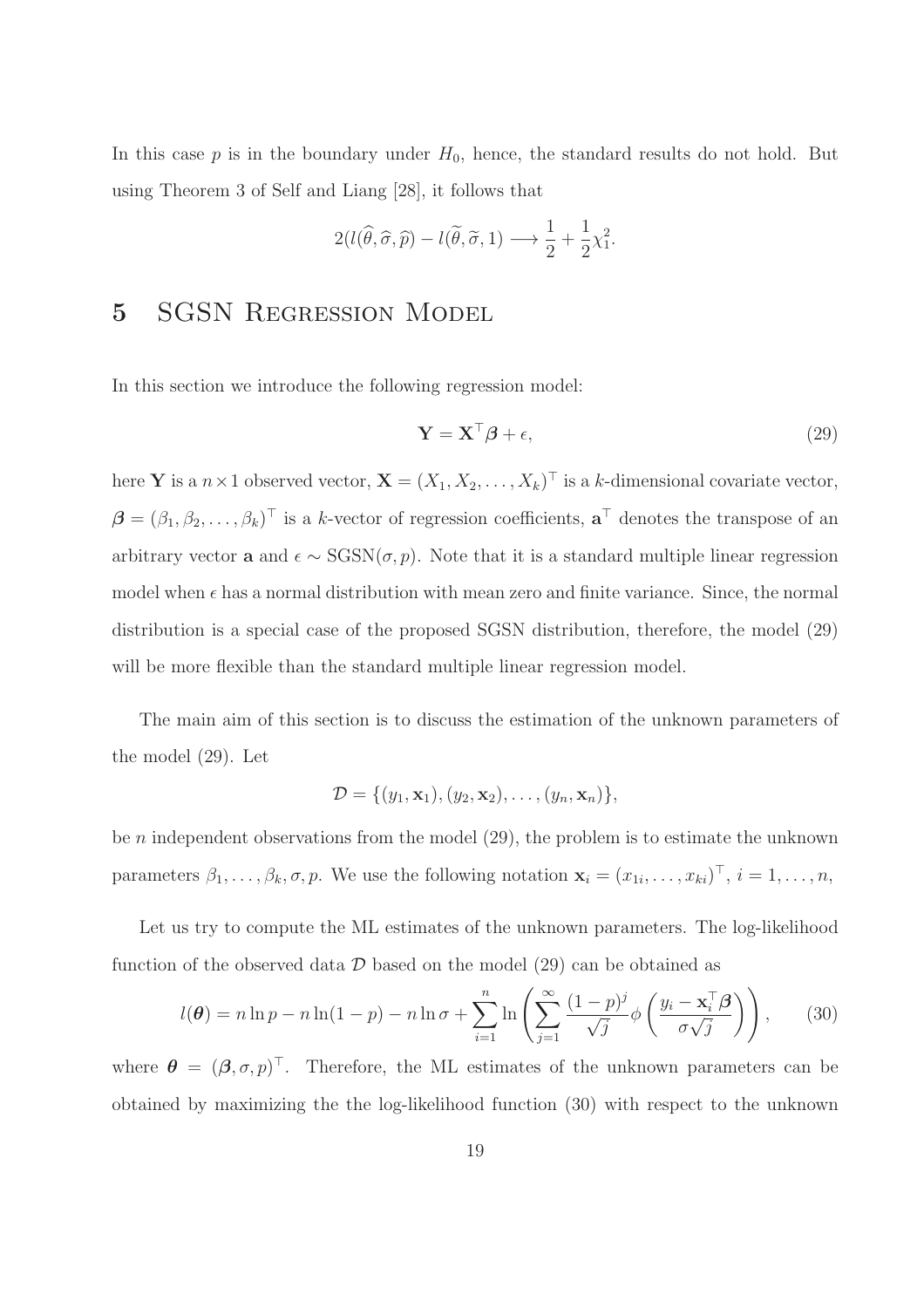parameters. Taking derivatives with respect to the unknown parameters, the normal equations become:

$$
\dot{l}_{\beta_1} = \frac{\partial}{\partial \beta_1} l(\boldsymbol{\theta}) = 0, \dots, \dot{l}_{\beta_k} = \frac{\partial}{\partial \beta_k} l(\boldsymbol{\theta}) = 0, \quad \dot{l}_{\sigma} = \frac{\partial}{\partial \sigma} l(\boldsymbol{\theta}) = 0, \quad \dot{l}_p = \frac{\partial}{\partial p} l(\boldsymbol{\theta}) = 0. \tag{31}
$$

Clearly, they cannot be solved explicitly. One needs to solve  $k + 2$  non-linear equations simultaneously to compute the ML estimates of the unknown parameters. To avoid that problem, we propose to use this problem as a missing value problem, and provide an efficient EM algorithm to compute the ML estimates of the unknown parameters. The main idea is as follows. Suppose along with  $(y_i, \mathbf{x}_i)$  we also observe  $m_i$ , where  $m_i$  denotes the value of N in this case, for  $i = 1, 2, \ldots, n$ . Therefore, the complete data will be of the form:

$$
\mathcal{D}^c = \{ (y_1, \mathbf{x}_1, m_1), \dots, (y_n, \mathbf{x}_n, m_n) \}.
$$
\n
$$
(32)
$$

First we will show that if  $m_i$ 's are known, then the ML estimates of  $\beta$ ,  $\sigma$  and  $p$  can be obtained in explicit forms. Based on the complete data (32), the log-likelihood function without the additive constant becomes

$$
l_c(\boldsymbol{\beta}, \sigma, p) = n \ln p + \left(\sum_{i=1}^n m_i - n\right) \ln(1 - p) - n \ln \sigma - \frac{1}{2\sigma^2} \sum_{i=1}^n \frac{1}{m_i} \left(y_i - \mathbf{x}_i^{\top} \boldsymbol{\beta}\right)^2. \tag{33}
$$

It can be easily seen that  $l_c(\mathcal{B}, \sigma, p)$  as given in (33) is an unimodal function. If  $\mathcal{B}_c$ ,  $\widehat{\sigma}_c$  and  $\widehat{p}$  maximize  $l_c(\boldsymbol{\beta}, \sigma, p)$ , then they can be obtained as

$$
\widehat{\boldsymbol{\beta}}_c = \left[ \sum_{i=1}^n \frac{1}{m_i} \mathbf{x}_i \mathbf{x}_i^\top \right]^{-1}, \quad \widehat{\sigma}_c^2 = \frac{1}{n} \sum_{i=1}^n \frac{1}{m_i} \left( y_i - \mathbf{x}_i^\top \widehat{\boldsymbol{\beta}}_c \right)^2, \quad \widehat{p} = \frac{n}{\sum_{i=1}^n m_i}.
$$
 (34)

Therefore, it is clear that if  $m_i$ 's are known then the ML estimates of  $\beta$ ,  $\sigma$  and  $p$  can be obtained quite conveniently, and one does not need to solve any non-linear equation. This is the main motivation of the proposed EM algorithm. Now we are ready to provide the EM algorithm for this problem. We will show how to move from the r-th step to the  $(r + 1)$ -th step of the EM algorithm.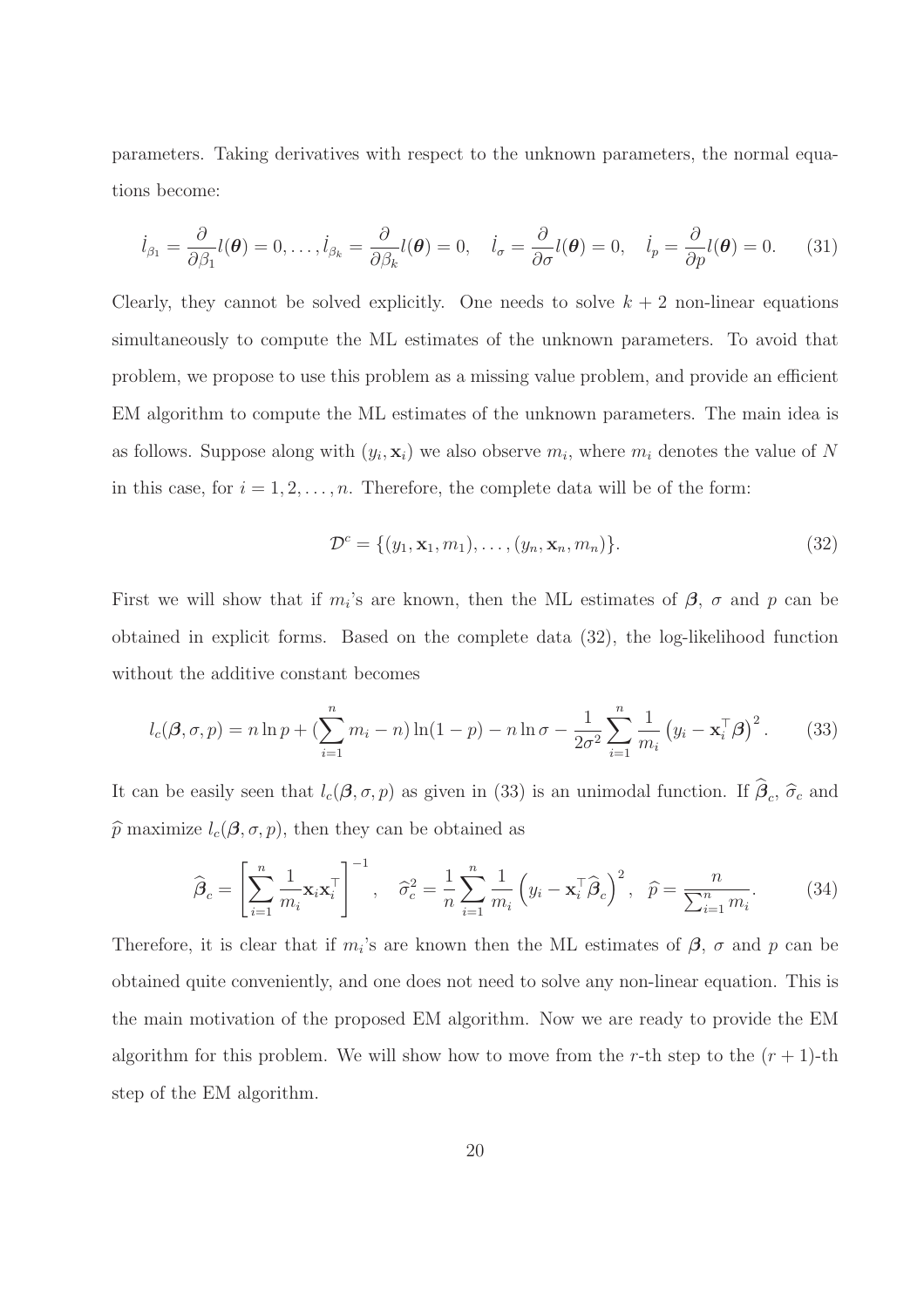We will use the following notations. Let us denote  $\boldsymbol{\beta}^{(r)}$ ,  $\sigma^{(r)}$  and  $p^{(r)}$  as the estimates of  $\beta$ ,  $\sigma$  and  $p$ , respectively, for  $i = 1, 2, ..., n$ , at the r-th iteration of the EM algorithm. Then at the 'E'-step of the EM algorithm, the pseudo log-likelihood function becomes:

$$
l_s(\boldsymbol{\beta}, \sigma, p | \boldsymbol{\beta}^{(r)}, \sigma^{(r)}, p^{(r)}) = n \ln p + \left(\sum_{i=1}^n c_i^{(r)} - n\right) \ln(1-p) - n \ln \sigma - \frac{1}{2\sigma^2} \sum_{i=1}^n d_i^{(r)} \left(y_i - \mathbf{x}_i^{\top} \boldsymbol{\beta}\right)^2,
$$
\n(35)

where

$$
c_i^{(r)} = E(N|y_i, \mathbf{x}_i, \boldsymbol{\beta}^{(r)}, \sigma^{(r)}, p^{(r)}) = \frac{\sum_{n=1}^{\infty} \sqrt{n} (1 - p^{(r)})^{n-1} e^{-\frac{(y_i - \mathbf{x}_i^{\top} \boldsymbol{\beta}^{(r)})^2}{2n(\sigma^{(r)})^2}}}{\sum_{j=1}^{\infty} (1 - p^{(r)})^{j-1} e^{-\frac{(y_i - \mathbf{x}_i^{\top} \boldsymbol{\beta}^{(r)})^2}{2j(\sigma^{(r)})^2}} / \sqrt{j}}
$$
(36)

and

$$
d_i^{(r)} = E(1/N|y_i, \mathbf{x}_i, \boldsymbol{\beta}^{(r)}, \sigma^{(r)}, p^{(r)}) = \frac{\sum_{n=1}^{\infty} n^{-3/2} (1 - p^{(k)})^{n-1} e^{-\frac{(y_i - \mathbf{x}_i^{\top} \boldsymbol{\beta}^{(r)})^2}{2n(\sigma^{(k)})^2}}}{\sum_{j=1}^{\infty} (1 - p^{(k)})^{j-1} e^{-\frac{(y_i - \mathbf{x}_i^{\top} \boldsymbol{\beta}^{(r)})^2}{2j(\sigma^{(k)})^2}} / \sqrt{j}}.
$$
(37)

Therefore, at the 'M'-th step, the maximization of the 'pseudo' log-likelihood function provides

$$
\boldsymbol{\beta}^{(r+1)} = \left[ \sum_{i=1}^{n} d_i^{(r)} \mathbf{x}_i \mathbf{x}_i^{\top} \right]^{-1}, \quad \boldsymbol{\sigma}^{(r+1)} = \sqrt{\frac{1}{n} \sum_{i=1}^{n} d_i^{(r)} \left( y_i - \mathbf{x}_i^{\top} \boldsymbol{\beta}^{(r+1)} \right)^2}, \quad \hat{p} = \frac{n}{\sum_{i=1}^{n} c_i^{(r)}}, \quad (38)
$$

moreover, these are unique solutions.

Now to start the EM algorithm, we suggest the following initial guesses. Use ordinary least squares estimates of  $\beta$  as the initial estimate of  $\beta$  and the corresponding square root of the residual sums of squares as the initial estimate of  $\sigma$ . As before, we can start the EM algorithm with different initial values of  $p \in (0,1)$ . The EM algorithm can be written as follows.

#### EM Algorithm

Step 1: Choose some initial estimates of  $\beta$ ,  $\sigma$  and  $p$ , say  $\beta^{(1)}$ ,  $\sigma^{(1)}$  and  $p^{(1)}$  as described above. Put  $r = 1$ .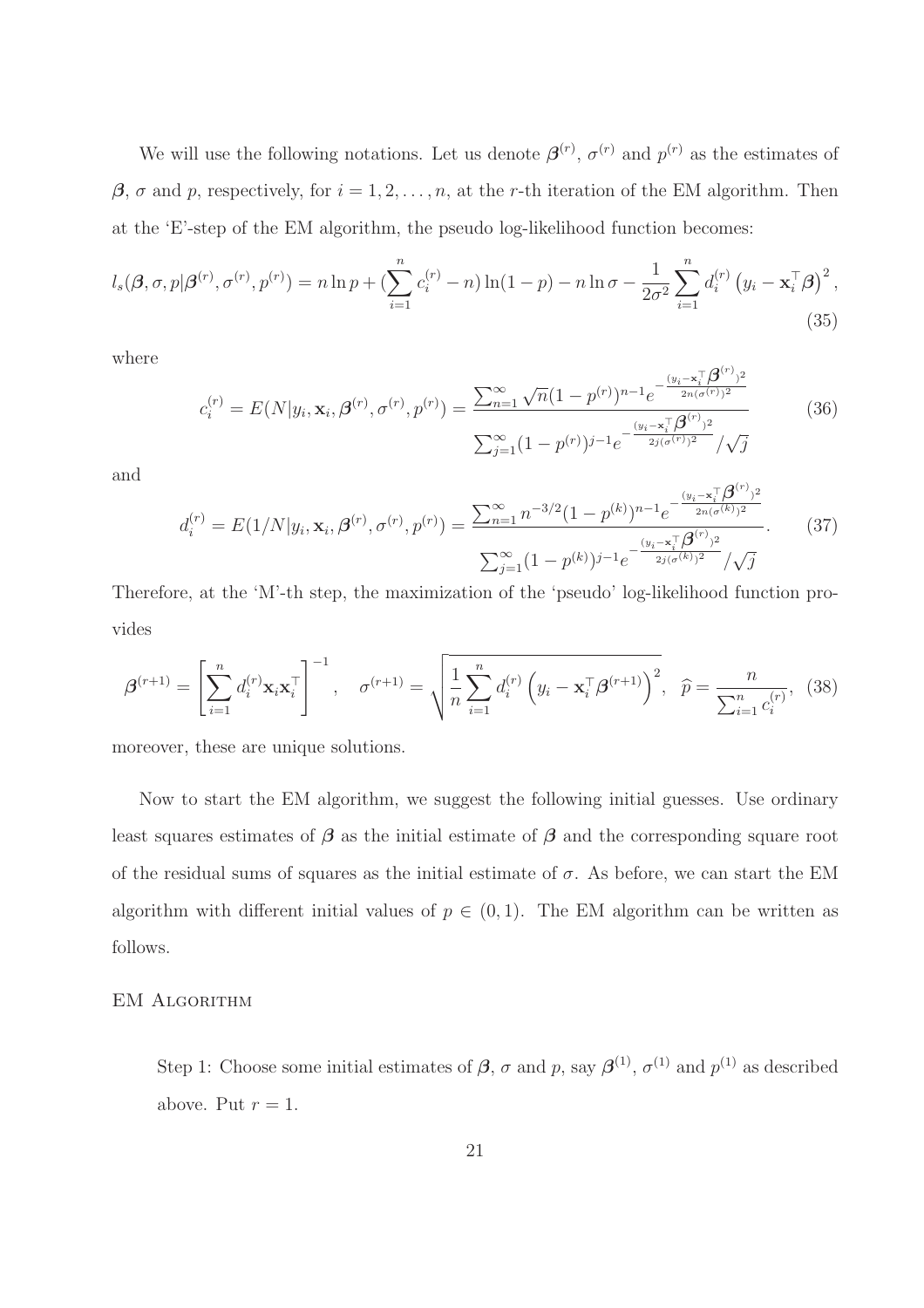Step 2: Compute  $c_i^{(r)}$  $i^{(r)}$  and  $c_i^{(r)}$  $i_i^{(r)}$  as in (36) and (37), respectively.

Step 3: Compute  $\boldsymbol{\beta}^{(r+1)}$ ,  $\sigma^{(r+1)}$  and  $p^{(r+1)}$  as in (38).

Step 4: Check the convergence. If the convergence criterion is satisfied then stop, otherwise put  $r = r + 1$ , and go to Step 2.

In this case also the observed Fisher information matrix also can be obtained as before, in the last step of the EM algorithm. The observed Fisher information matrix can be written as  $\tilde{\mathbf{I}} = \tilde{\mathbf{B}} - \tilde{\mathbf{S}} \tilde{\mathbf{S}}^{\top}$ . Here,  $\tilde{\mathbf{B}}$  is a  $(k+3) \times (k+3)$  Hessian matrix of the 'pseudo' log-likelihood function (35) and  $\tilde{\mathbf{S}}$  is the corresponding gradient vector. If we denote  $\tilde{\mathbf{B}} = ((\tilde{b}_{ij}))$  and  $\widetilde{\mathbf{S}} = (\widetilde{s}_i)$ , then at the r-th stage of the EM algorithm, for  $j, l = 1, ..., k$  and for  $j \neq l$ ,

$$
\widetilde{b}_{jj} = \frac{1}{(\sigma^{(r)})^2} \sum_{i=1}^n d_i^{(r)} x_{ji}^2, \quad \widetilde{b}_{jl} = \widetilde{b}_{lj} = \frac{1}{(\sigma^{(r)})^3} \sum_{i=1}^n d_i^{(r)} x_{ji} x_{li},
$$
\n
$$
\widetilde{b}_{(k+1)(k+1)} = -\frac{n}{(\sigma^{(r)})^2} + \frac{3}{(\sigma^{(r)})^4} \sum_{i=1}^n d_i^{(k)} (y_i - \mathbf{x}_i^{\top} \boldsymbol{\beta}^{(r)})^2,
$$
\n
$$
\widetilde{b}_{j(k+1)} = \widetilde{b}_{(k+1)j} = \frac{2}{(\sigma^{(r)})^3} \sum_{i=1}^n d_i^{(k)} (y_i - \mathbf{x}_i^{\top} \boldsymbol{\beta}^{(r)}) x_{ji},
$$
\n
$$
\widetilde{b}_{(k+2)(k+2)} = \frac{n}{(p^{(r)})^2} + \frac{\sum_{i=1}^n c_i^{(r)} - n}{(1 - p^{(r)})^2}, \quad b_{j(k+2)} = 0; \quad j = 1, \dots, k+1.
$$
\n
$$
s_j = \frac{1}{(\sigma^{(r)})^2} \sum_{i=1}^n d_i^{(r)} (y_i - \mathbf{x}_i^{\top} \boldsymbol{\beta}^{(r)}) \mathbf{x}_{ji}; \quad j = 1, \dots, k,
$$

$$
s_{(k+1)} = -\frac{n}{\sigma^{(r)}} + \frac{1}{(\sigma^{(r)})^3} \sum_{i=1}^n d_i^{(r)} (y_i - \mathbf{x}_i^{\top} \boldsymbol{\beta}^{(r)})^2, \quad s_{(k+2)} = \frac{n}{p^{(r)}} - \frac{\sum_{i=1}^n c_i^{(r)} - n}{1 - p^{(r)}}.
$$

Therefore, if  $\tilde{\mathbf{I}}^{-1} = ((\tilde{f}ij))$ , then  $100(1-\alpha)\%$  confidence intervals of  $\beta_j$ ,  $\sigma$  and  $p$  can be obtained as

$$
(\widehat{\beta}_j - z_{\alpha/2} \widetilde{f}^{jj}, \widehat{\beta}_j + z_{\alpha/2} \widetilde{f}^{jj}); \quad j = 1, \dots, k,
$$
  

$$
(\widehat{\sigma} - z_{\alpha/2} \widetilde{f}^{(k+1)(k+1)}, \widehat{\sigma} + z_{\alpha/2} \widetilde{f}^{(k+1)(k+1)}), \quad (\widehat{p} - z_{\alpha/2} \widetilde{f}^{(k+2)(k+2)}, \widehat{p} + z_{\alpha/2} \widetilde{f}^{(k+2)(k+2)}),
$$

respectively. Here  $z_{\alpha}$  denotes the  $\alpha$ -th percentile point of a standard normal distribution.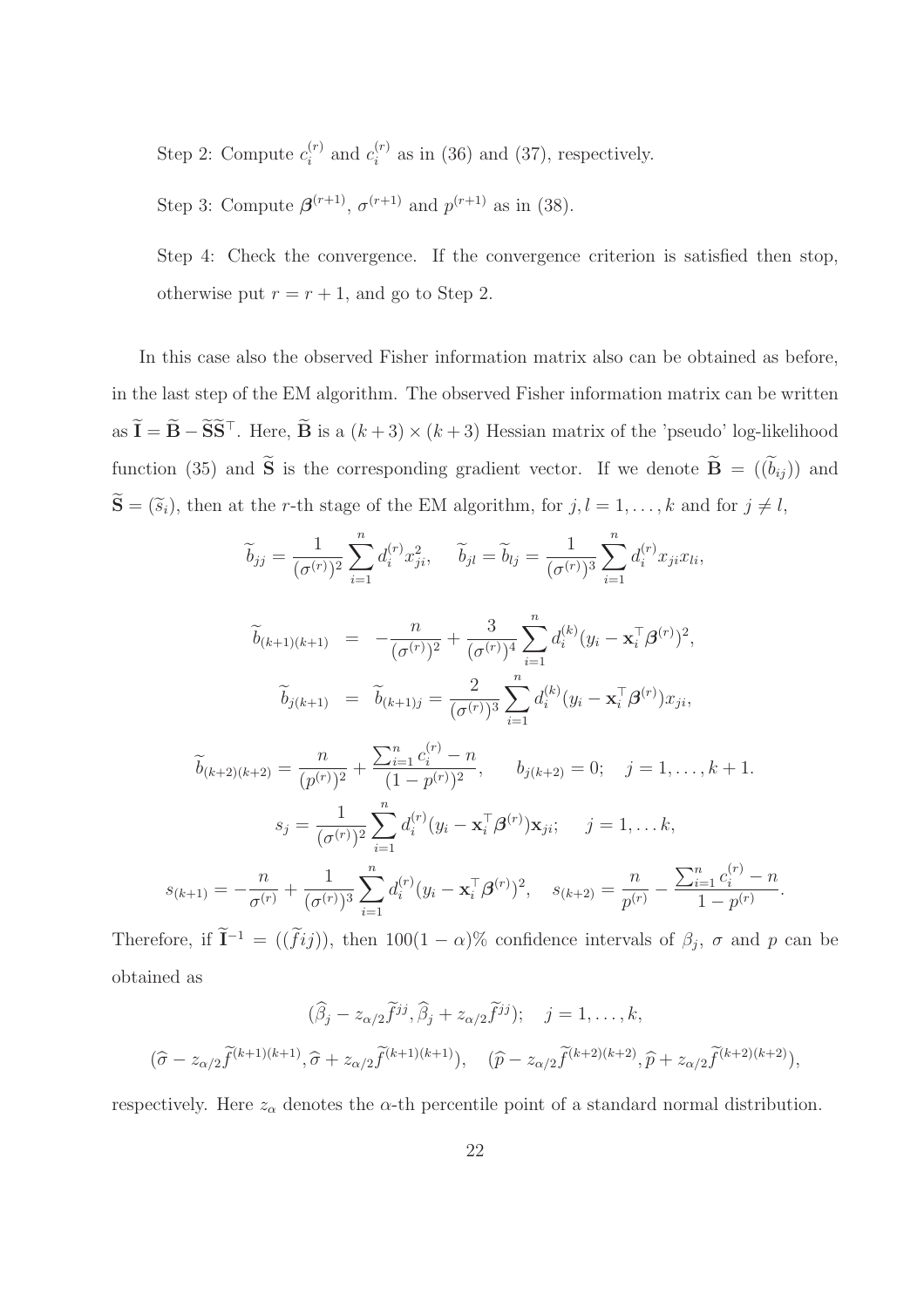# **6** SIMULATION RESULTS

In this section we present some simulation results both for the LS-SGSN and SGSN regression models. The main idea is to see how the proposed EM algorithms behave in these cases. All the computations are performed using R software, and it can be obtained from the corresponding author on request.

### 6.1 LS-SGSN Model

In this section we have generated samples from a LS-SGSN distribution for different sample sizes n and different p values. We have kept the values of  $\theta$  and  $\sigma$  to be same, namely  $\theta =$ 0 and  $\sigma = 1$ . We have taken  $n = 25, 50, 75$  and 100, and  $p = 0.2, 0.4, 0.6$  and 0.8. We have used the EM algorithm as it has been described in Section 3. In all the cases, we have used the true value as the initial guesses. We stop the iteration when the absolute difference of the consecutive estimates is less that 10−<sup>6</sup> , for all the unknown parameters. We have reported the average ML estimates of  $\theta$ ,  $\sigma$ ,  $p$ , and the associated mean squared errors (MSEs) based on 1000 replications. The results are reported in Table 1.

Some of the points are quite clear from the above experimental results. It is observed that ML estimates of  $\theta$ ,  $\sigma$  and p provide unbiased estimates of the corresponding parameters. As sample size increases, in all the cases considered, the MSEs decrease. It indicates consistency property of the ML estimates. The EM algorithm converges in all the cases. Hence, the EM algorithm works well in this case.

### 6.2 SGSN Regression Model

In this section we have performed some simulation experiments for SGSN Regression model. Here, we have taken  $k = 2$ ,  $\beta_1 = 1$ ,  $\beta_2 = 2$ ,  $\sigma = 1$ . We have varied  $n = 25, 50, 75$  and 100, and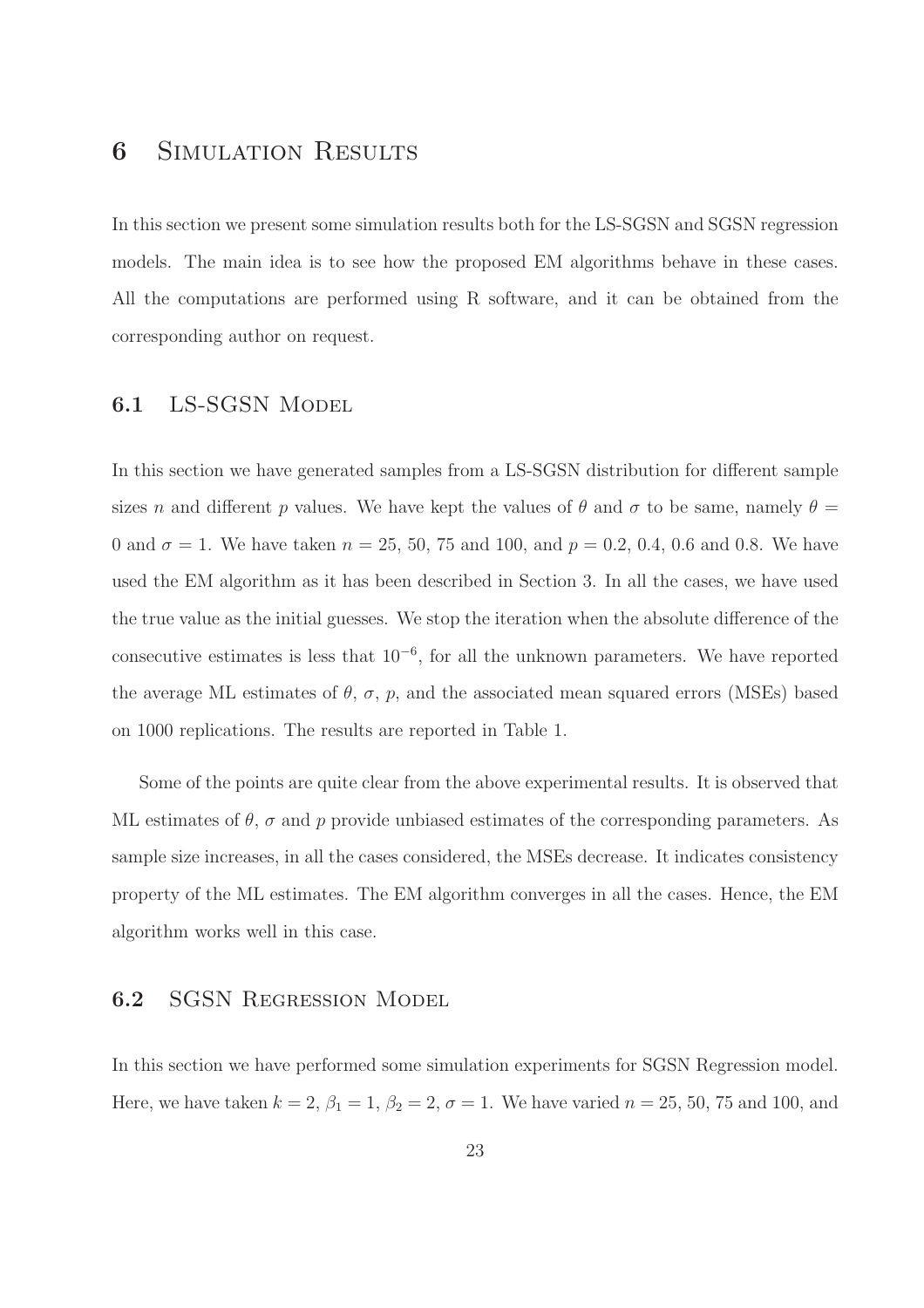| n   |               | $p = 0.2$ | $p = 0.4$ | $p = 0.6$ | $p = 0.8$ |
|-----|---------------|-----------|-----------|-----------|-----------|
|     |               |           |           |           |           |
| 25  | θ             | 0.0003    | 0.0062    | 0.0007    | $-0.0026$ |
|     |               | (0.1230)  | (0.0738)  | (0.0621)  | (0.0483)  |
|     | $\sigma$      | 0.9251    | 0.9177    | 0.9293    | 0.9314    |
|     |               | (0.0471)  | (0.0419)  | (0.0369)  | (0.0374)  |
|     | $\mathcal{p}$ | 0.1883    | 0.3703    | 0.5699    | 0.7546    |
|     |               | (0.0224)  | (0.0116)  | (0.0103)  | (0.0081)  |
| 50  | θ             | 0.0094    | $-0.0004$ | $-0.0030$ | 0.0067    |
|     |               | (0.0651)  | (0.0398)  | (0.0320)  | (0.0243)  |
|     | $\sigma$      | 0.9515    | 0.9427    | 0.9519    | 0.9569    |
|     |               | (0.0396)  | (0.0326)  | (0.0294)  | (0.0211)  |
|     | $\mathcal{p}$ | 0.1890    | 0.3792    | 0.5768    | 0.7748    |
|     |               | (0.0121)  | (0.0099)  | (0.0089)  | (0.0075)  |
| 75  | θ             | 0.0104    | 0.0036    | 0.0060    | 0.0028    |
|     |               | (0.0432)  | (0.0271)  | (0.0189)  | (0.0149)  |
|     | $\sigma$      | 0.9606    | 0.9747    | 0.9720    | 0.9683    |
|     |               | (0.0273)  | (0.0250)  | (0.0231)  | (0.0200)  |
|     | $\mathcal{p}$ | 0.1891    | 0.3835    | 0.5775    | 0.7787    |
|     |               | (0.0099)  | (0.0079)  | (0.0056)  | (0.0047)  |
| 100 | $\theta$      | $-0.0004$ | $-0.0018$ | $-0.0023$ | 0.0016    |
|     |               | (0.0318)  | (0.0196)  | (0.0144)  | (0.0115)  |
|     | $\sigma$      | 0.9805    | 0.9767    | 0.9889    | 0.9839    |
|     |               | (0.0165)  | (0.0234)  | (0.0193)  | (0.0165)  |
|     | $\mathcal{p}$ | 0.1948    | 0.3927    | 0.5860    | 0.7880    |
|     |               | (0.0071)  | (0.0056)  | (0.0032)  | (0.0027)  |

Table 1: ML estimates of  $\theta$ ,  $\sigma$ ,  $p$  and the associated MSEs (reported below within brackets) for different sample sizes and for different  $p$  values.

 $p = 0.2, 0.4, 0.6$  and 0.8. We have generated the entries of the **X** matrix from i.i.d. normal random variables, with mean zero and variance one. For a fixed,  $n$ , the generated  $X$  matrix remains fixed. The error random variables are generated from a  $SGSN(\sigma, p)$  distribution. For each n,  $\sigma$  and p, we generate Y. We compute the ML estimates of  $\beta_1$ ,  $\beta_2$ ,  $\sigma$  and p, based on the EM algorithm as described in Section 4. In all the cases we report the average ML estimates and the associated MSEs bases on 1000 replications. The results are reported in Table 2.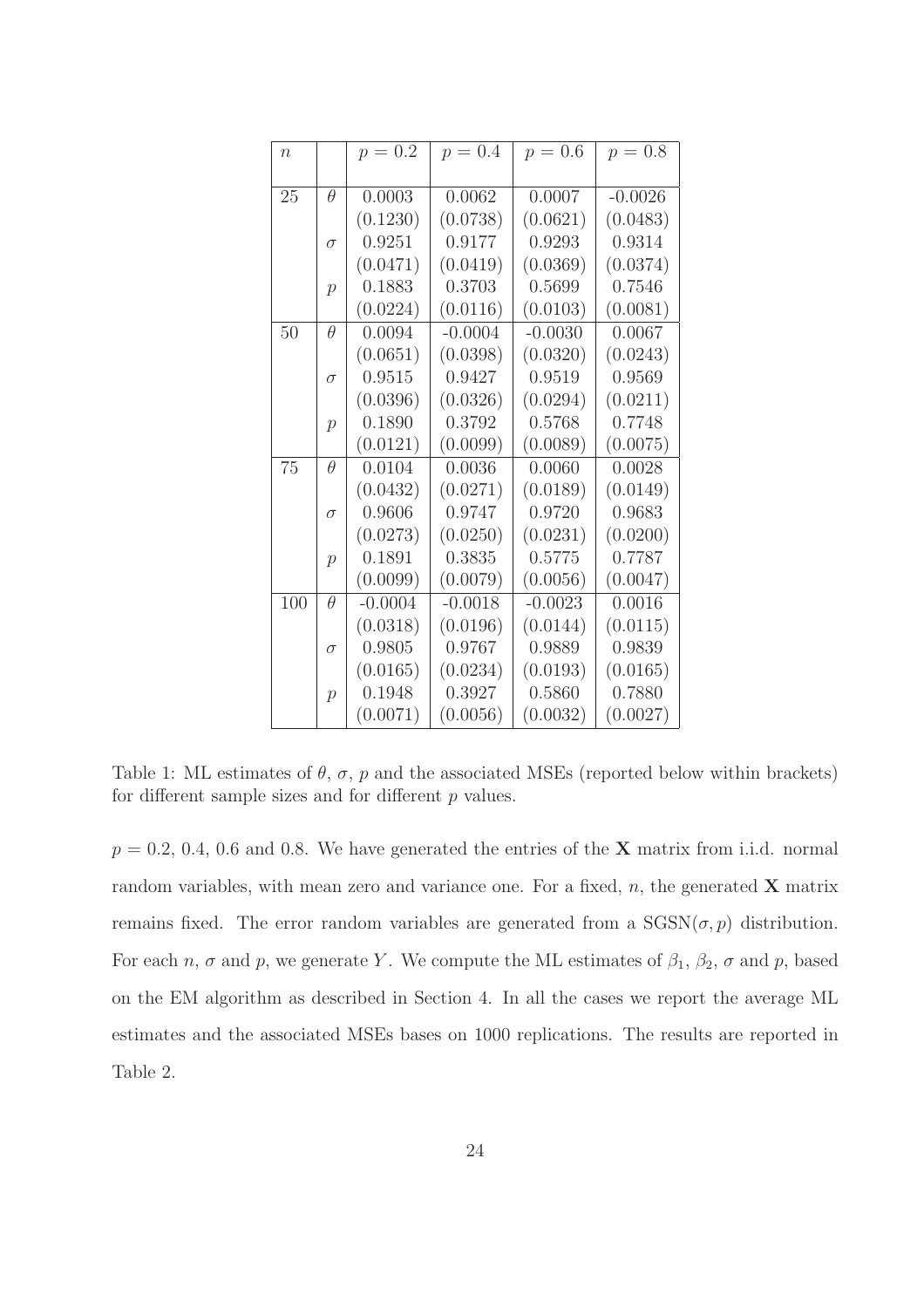Some of the points are quite clear from both the tables. It is observed that even for the SGSN regression model the proposed EM algorithm works quite well in all the cases considered. The ML estimates provide consistent estimates of the corresponding unknown parameters, and the EM algorithm also converges in each case.

# 7 Real Data Analysis

## 7.1 LS-SGSN Model

In this section we present the analysis of one data set based on LS-SGSN model mainly for illustrative purposes. The data set has been obtained from Lawless [21] (page 228). It arose from test on the endurance of deep groove ball bearings. It represents the number of million revolutions before failure for each of the 23 ball bearings in the life test and they are as follows:

17.88 28.92 33.00 41.52 42.12 45.60 48.40 51.84 51.96 54.12 55.56 67.80 68.64 68.64 68.88 84.12 93.12 98.64 105.12 105.84 127.92 128.04 173.40.

The mean and standard deviation of the data points are 72.2 and 36.7, respectively. We have used the EM algorithm with the initial estimates of  $\theta$ ,  $\sigma$  and  $p$  as 72.2, 36.7 and 0.5, respectively. We stop the iteration when the difference between the consecutive estimates are less that 10−<sup>4</sup> for all the three parameters. The maximum likelihood estimates and the associated log-likelihood (ll) value are as follows:

$$
\theta = 68.443
$$
,  $\hat{\sigma} = 26.088$   $\hat{p} = 0.554$ ,  $ll = -127.4590$ .

The corresponding 95% confidence intervals of  $\theta$ ,  $\sigma$  and  $p$  are obtained as:

 $(56.513, 80.373), \quad (18.857, 33.320), \quad (0.409, 0.699),$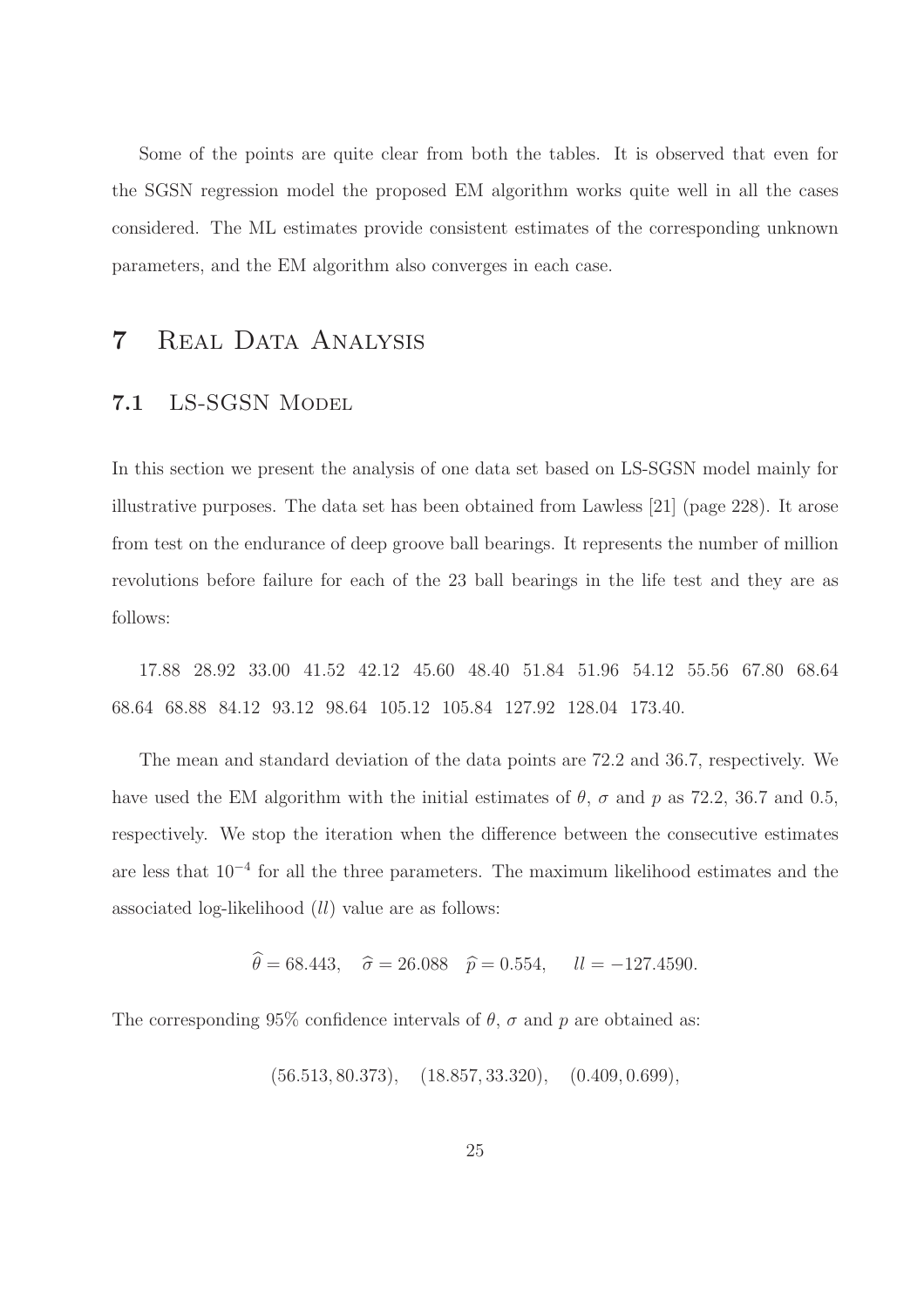respectively. To check the effect of the initial guess to the final estimates, we have used different other initial guesses, mainly the  $p$  values ranging from 0.1 to 0.9, but in all the cases it converge to the same estimate. It confirms that the initial estimates do not affect the convergence of the EM algorithm.

### 7.2 SGSN Regression Model

In this section we have analyzed one Rocket Propellant Data set from Montgomery et al. [23] (Chapter 2). The data represent the shear strength  $(Y)$  and the age of the propellant  $(X)$ . Here the shear strength is in psi and the age is in weeks. The observations are given below in the format  $(Y, X)$ .

(2158.70, 15.50) (1678.15, 23.75) (2316.00, 8.00) (2061.30, 17.00) (2207.50, 5.50) (1708.30, 19.00) (1784.70, 24.00) (2575.00, 2.50) (2357.90, 7.50) (2256.70, 11.00) (2165.20, 13.00) (2399.55, 3.75) (1779.80, 25.00) (2336.75, 9.75) (1765.30, 22.00) (2053.50, 18.00)  $(2414.40, 6.00)$   $(2200.50, 12.50)$   $(2654.20, 2.00)$   $(1753.70, 21.50)$ .

We have used the following model to analyze the data:

$$
Y = \beta_1 + \beta_2 X + \epsilon.
$$

Here  $\epsilon$  is assumed to follow a GSSN distribution with mean zero and finite variance. Assuming that  $\epsilon$  follows normal distribution, we obtain the least squares estimates of  $\beta_1$ ,  $\beta_2$ and  $\sigma$  as 2627.82, -37.15 and 91.17, respectively. We have used these estimates as the initial estimates and we have used the initial estimate of  $p$  as 0.5. Using the EM algorithm we obtain the ML estimates of the unknown parameters and the corresponding log-likelihood value are as follows:

$$
\hat{\beta}_1 = 2649.58
$$
,  $\hat{\beta}_2 = -37.58$ ,  $\hat{\sigma} = 53.42$ ,  $\hat{p} = 0.34$ ,  $ll = -88.97$ .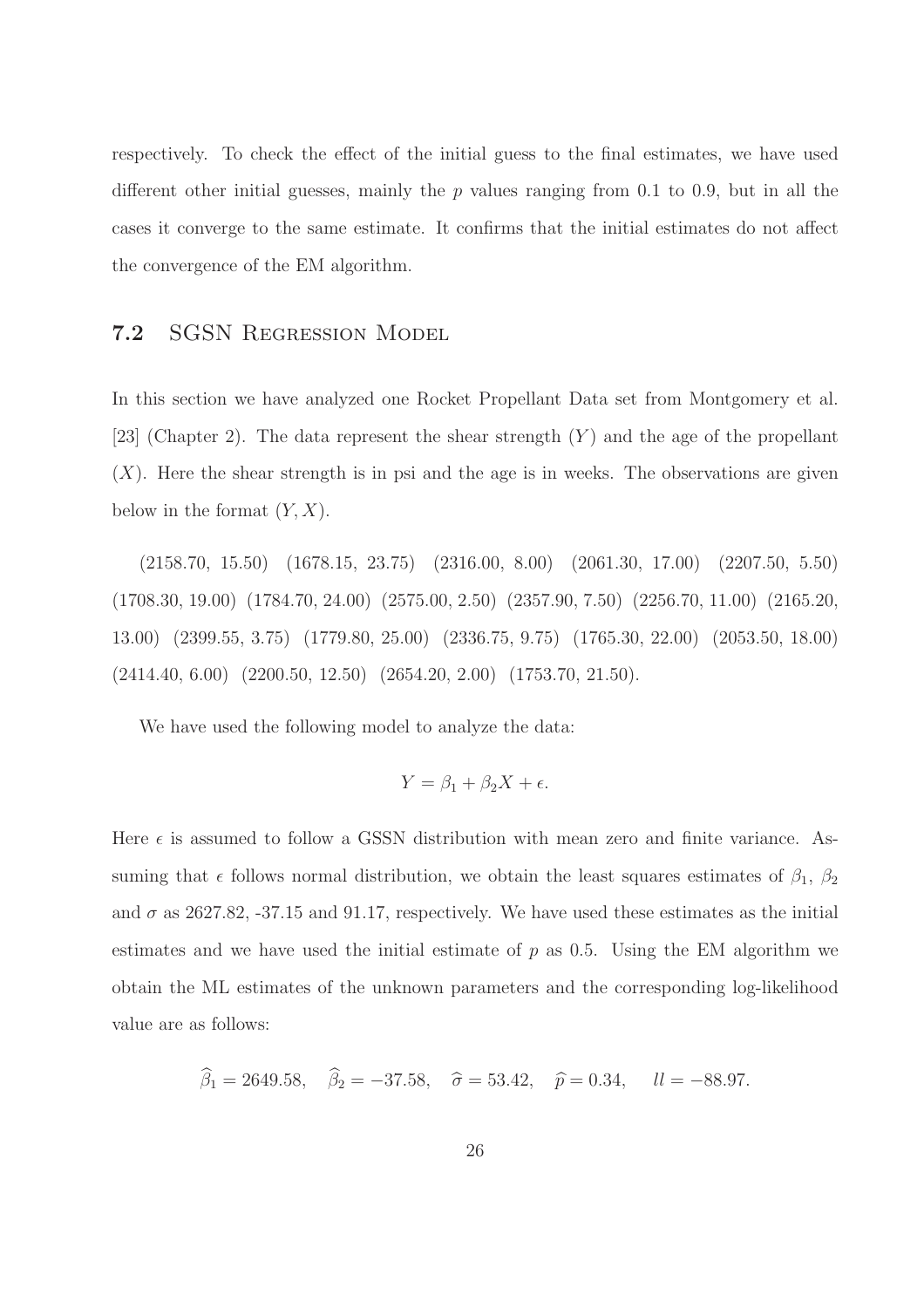The associated 95% confidence intervals are as follows:

 $(2584.95, 2714.18), \quad (-41.83, -33.34), \quad (36.87, 69.98), \quad (0.22, 0.46).$ 

## 8 CONCLUSIONS

In this paper we have considered LS-SGSN distribution. It is symmetric, and it has three parameters. Hence, it is more flexible than the normal distribution. The normal distribution can be obtained as as special case of the LS-SGSN distribution. We have proposed a very efficient EM algorithm, and it is observed that the EM algorithm works quite well. We have further considered SGSN regression model, which is more flexible than the standard Gaussian regression model. In this case also we have proposed a very efficient EM algorithm, and the performance of the proposed EM algorithm is quite satisfactory.

# References

- [1] Arnold, B.C. and Beaver, R.J. (2000), "Hidden truncation models", Sankhya, vol. 62, 23- 35.
- [2] Arnold, B.C. and Beaver, R.J., Groeneveld, R.A. and Meeker , W.Q. (1993), "The non-truncated marginal of a truncated bivariate normal distribution", Psychometrika, vol. 58, 471 - 488.
- [3] Azzalini, A.A. (1985), "A class of distributions which include the normal", Scandinavian Journal of Statistics, vol.  $12, 171 - 178$ .
- [4] Azzalini, A.A. and Capitanio, A. (2014), The skew-normal and related families, Cambridge University Press, Cambridge, United Kingdom.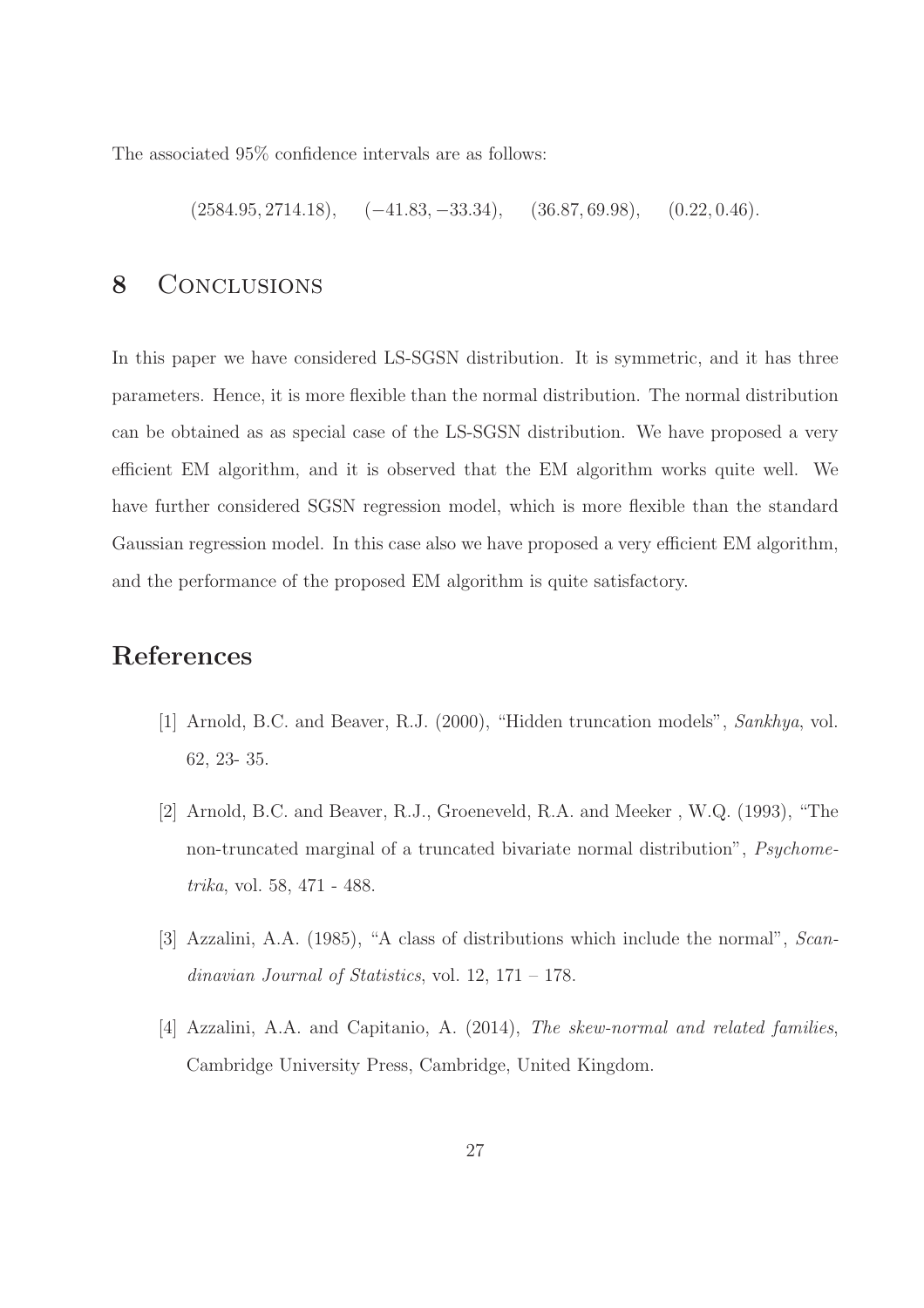- [5] Azzalini, A.A. and Dalla Valle, A. (1996), "The multivariate skew normal distribution", Biometrika, vol. 83, 715 - 726
- [6] Balakrishnan, N. and Kundu, D. (2019), "Birnbaum-Saunders Distribution: A Review of Models, Analysis and Applications (with discussions)", Applied Stochastic Models in Business and Industry, vol. 35, no.  $1, 4 - 132$ .
- [7] Birnbaum, Z. and Saunders, S.C. (1969), "A new family of life distributions", Journal of Applied Probability, vol. 6, 319 – 327.
- [8] Cook, R.D. (1986), "Assessment of local influence", Journal of the Royal Statistical Society, Ser. B, vol. 48, 133 – 169.
- [9] Fachini, J.B., Ortega, E.M.M., Louzada-Neto, F. (2008), "Influence diagnostics for polynomial hazards in presence of covariates", Statistical Methods and its Applications, vol. 17, 413 – 433.
- [10] Gupta, R.C. and Gupta, R.D. (2004), "Generalized skew normal model", TEST, vol. 13, 1- 24.
- [11] Hashimoto, E.M., Ortega, E.M.M., Cancho, V.G., Cordeiro, G.M. (2010), "The logexponentiated Weibull regression model for interval censored data", Computational Statistics and Data Analysis, vol. 54, 1017 – 1035.
- [12] Hashimoto, E.M., Ortega, E.M.M., Cordeiro, G.M., Cancho, V.G. (2014), "The Poisson Birnbaum-Saunders model with long-term survivors", Statistics, vol. 48, no. 6, 1394 – 1413.
- [13] Johnson, N.L., Kotz, S. and Balakrishnan, N. (1995), Continuous Univariate Distribution, Volume 1, John Wiley and Sons, New York, USA.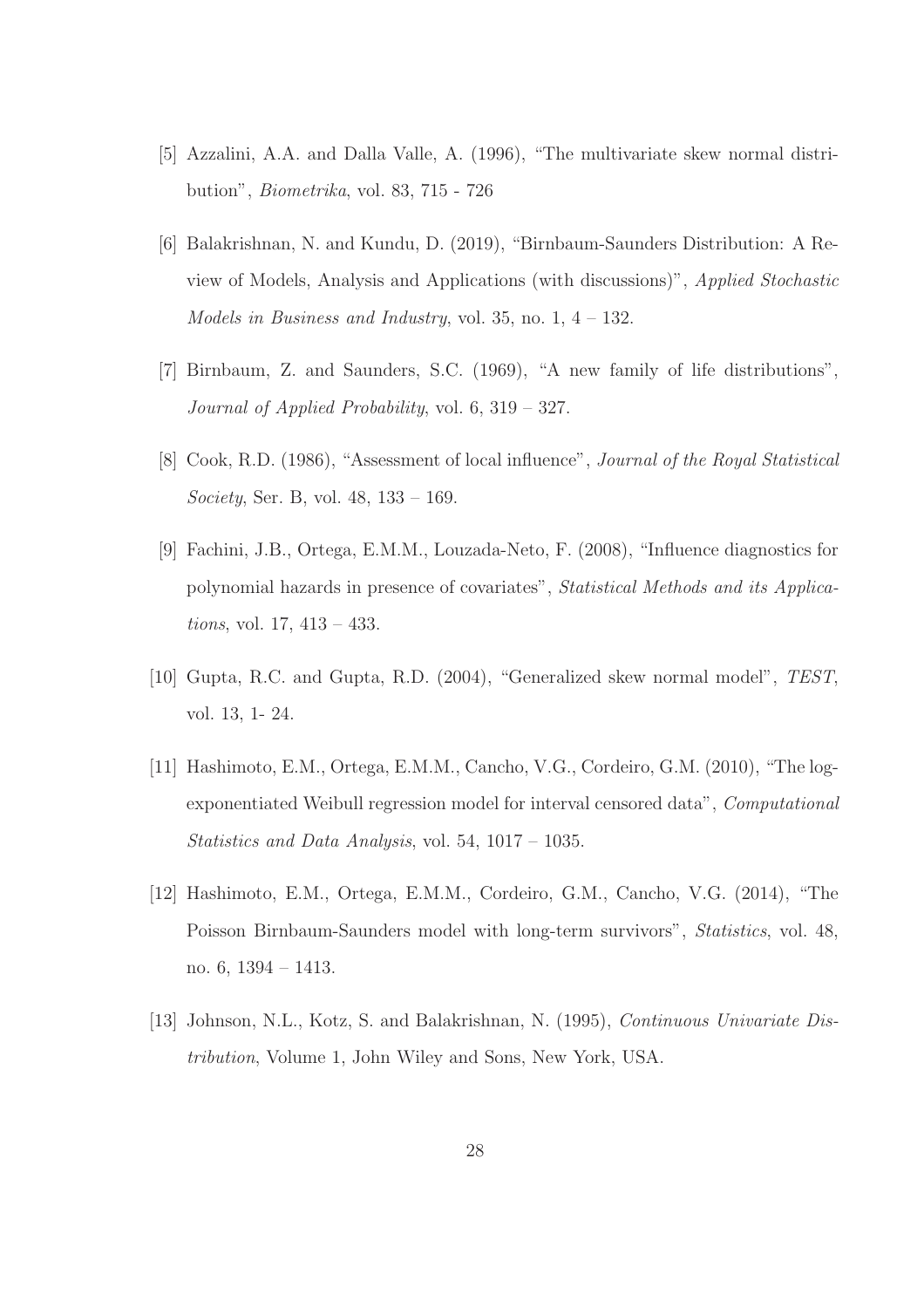- [14] Kundu, D. (2014), "Geometric skewed normal distribution", Sankhya, Ser. B., vol. 76, Part 2, 167 – 189.
- [15] Kundu, D. (2015a), "Bivariate sinh-normal distribution and a related model", Brazilian Journal of Probability and Statistics, vol. 29, no. 3, 590 - 607.
- [16] Kundu, D. (2015b), "Bivariate log Birnbaum-Saunders Distribution", Statistics, vol. 49, no. 4, 900 - 917, 2015.
- [17] Kundu, D. (2017), "Multivariate geometric skew normal distribution", Statistics, vol. 51, no. 6, 1377 - 1397, 2017.
- [18] Kundu, D. and Gupta, R.D., "Power Normal Distribution", Statistics, vol. 47, no. 1, 110 - 125, 2013.
- [19] Kundu, D. and Nekoukhou, V. (2018), "Univariate and bivariate geometric discrete generalized exponential distribution", Journal of Statistical Theory and Practice, vol. 12, no. 3, 595 – 614.
- [20] Lachos, V.H., Bolfarine, H., Arellano-Valle, R.B., Montenegro, L.C. (2007), "Likelihood-Based Inference for Multivariate Skew-Normal Regression Models", Communications in Statistics - Theory and Methods, vol. , 36, 1769 – 1786.
- [21] Lawless, J. F. (1982), Statistical Models and Methods for Lifetime Data, New York, Wiley.
- [22] Louis, T. A. (1982) "Finding the observed information matrix when using the EM algorithm", Journal of the Royal Statistical Society, Series B, vol. 44, no. 2, 226– 233.
- [23] Montgomery, D.C., Peck, E.A., Vining, G.G. (2001), Introduction to Linear Regression Analysis, Third edition, Wiley, New York.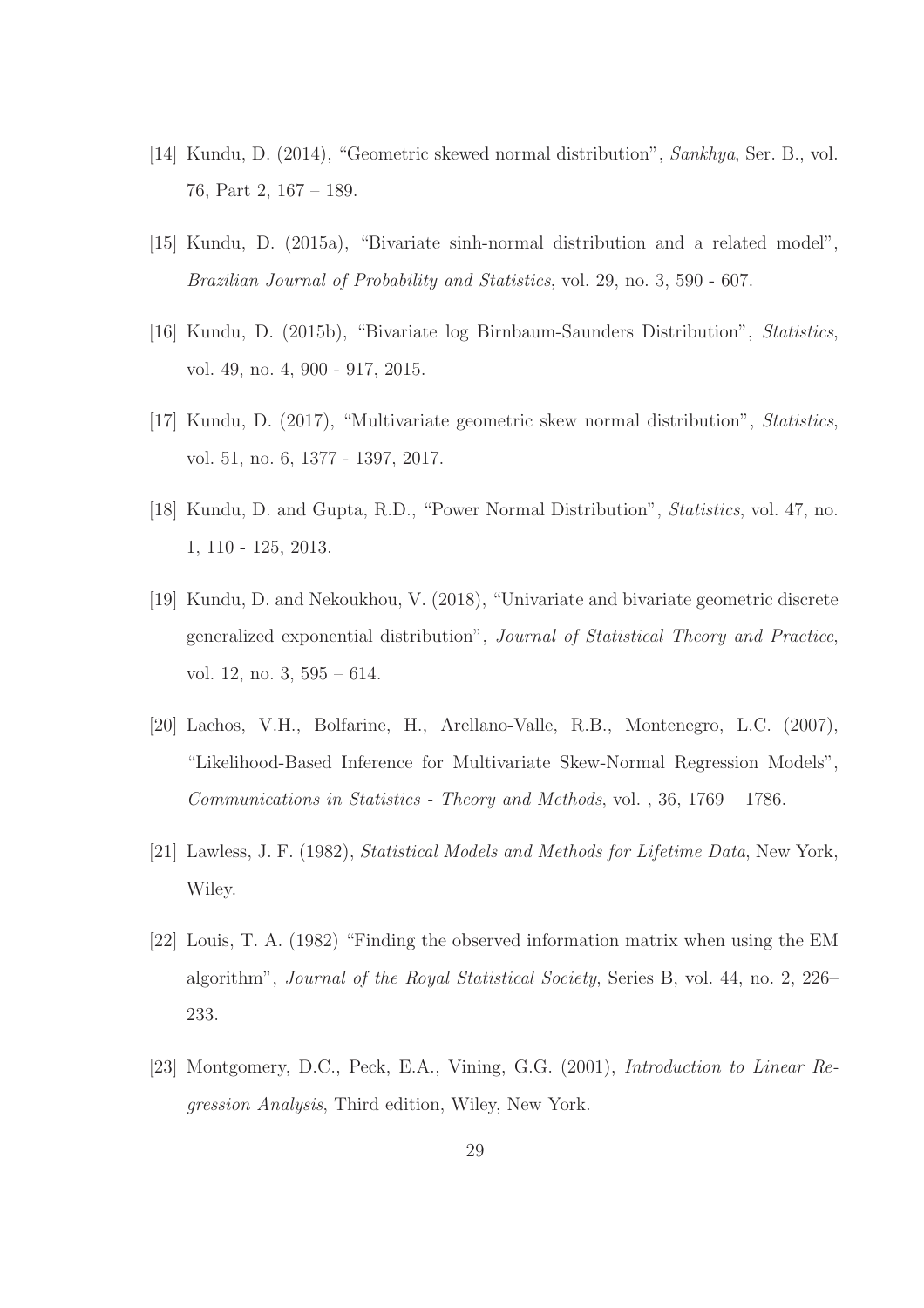- [24] Ortega, E.M.M., Bolfarine, H., Paula, G.A. (2003), "Influence diagnostics in generalized log-gamma regression model", Computational Statistics and Data Analysis, vol. 42, 165 – 186.
- [25] Rieck, J.R. (1989), "Statistical analysis for the Birnbaum-Saunders fatigue life distribution", Ph.D. thesis, Clemson University, Department of Mathematical Sciences, Canada.
- [26] Rieck, J.R. and Nedelman, J.R. (1991), "A log-linear model for the Birnbaum-Saunders distribution", *Technometrics*, vol. 33,  $51 - 60$ .
- [27] Sahu, S. K., Dey, D. K., Branco, M. D. (2003), "A new class of multivariate skew distributions with applications to Bayesian regression models", Canadian Journal of Statistics, vol. 31, no. 2, 129 – 150.
- [28] Self, S.G. and Liang, K-L. (1987), "Asymptotic properties of the maximum likelihood estimators and likelihood ratio test under non-standard conditions", Journal of the American Statistical Association, vol. 82, 605 – 610.
- [29] Silva, G.O., Ortega, E.M.M., Cancho, V.G., Barreto, M.L. (2008), "Log-Burr XII regression model with censored data", Computational Statistics and Data Analysis, vol. 52, 3820 – 3842.
- [30] Zhang, Y., Lu, X., Desmond, A.F. (2016), "Variable selection in a log-linear Birnbaum-Saunders regression model for high-dimensional survival data via elasticnet and stochastic EM", Technometrics, vol. 58, no. 3, 383 – 392.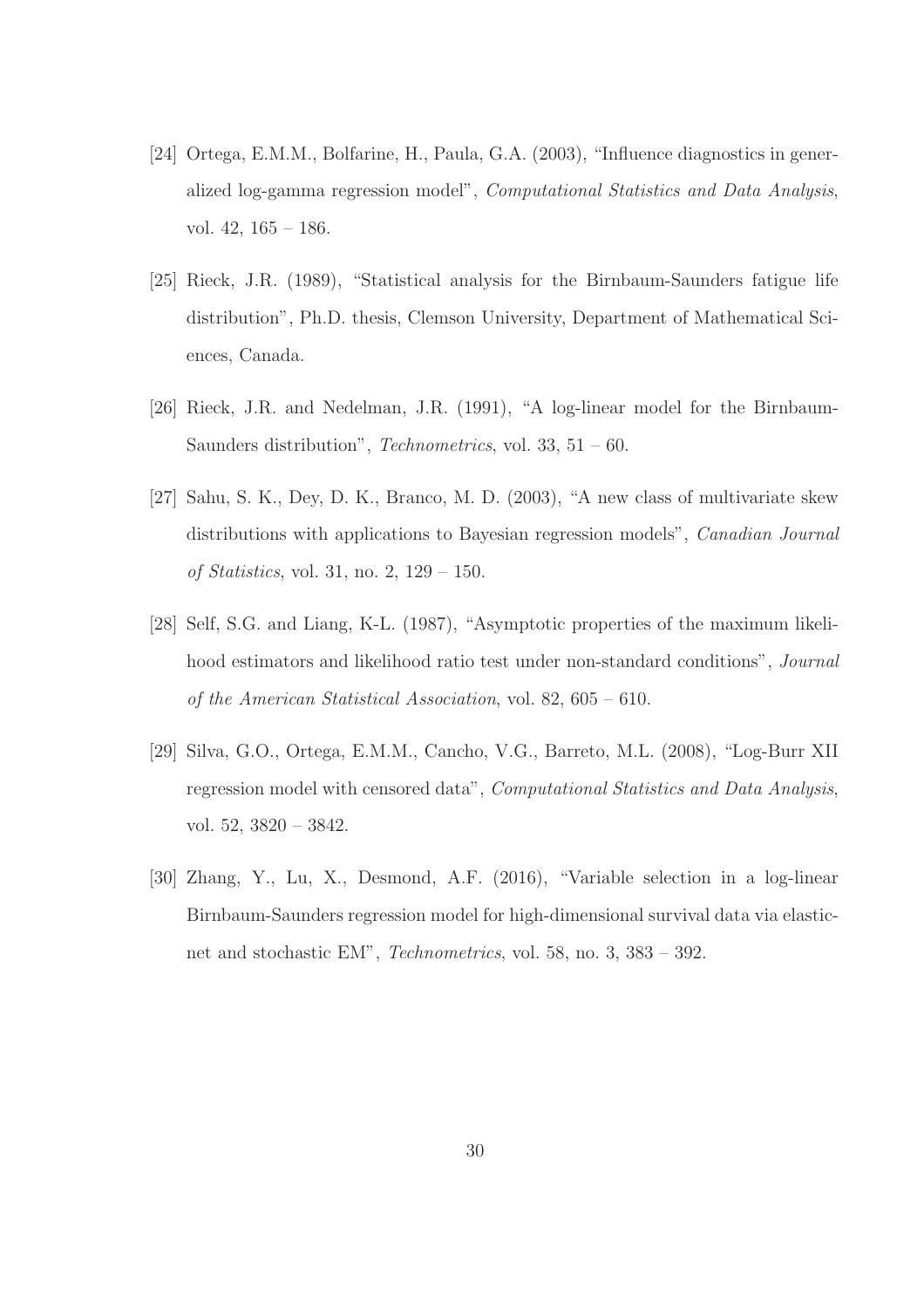

Figure 1: PDF plots of  $GSN(\mu, \sigma, p)$  distribution for different  $(\mu, \sigma, p)$  values: (a)  $(1.0, 1, 0.5)$ (b)  $(-1.0,1.0,0.5)$  (c)  $(1.0,1.0,0.25)$  (d)  $(5.0,1.0,0.5)$  (e)  $(-5.0,1.0,0.5)$   $(-1.0,1.0,0.25)$ .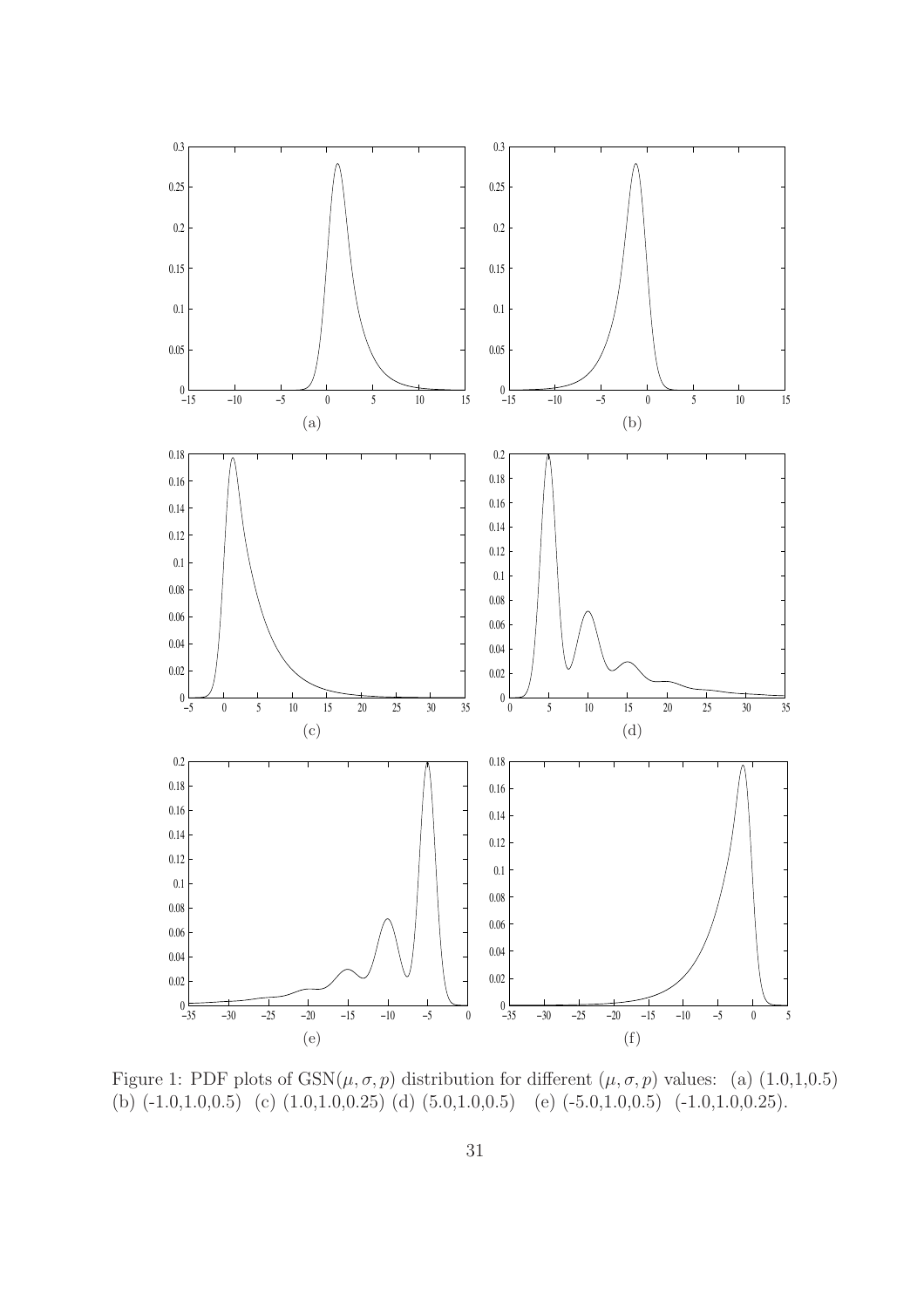

Figure 2: PDF plots of  $SGSN(\sigma, p)$  distribution for different  $(\sigma, p)$  values: (a) (1.0,0.25) (b)  $(1.0,0.50)$  (c)  $(1.0,0.75)$  (d)  $(2.0,0.25)$  (e)  $(2.0,0.50)$  (f)  $(2.0,0.75)$ .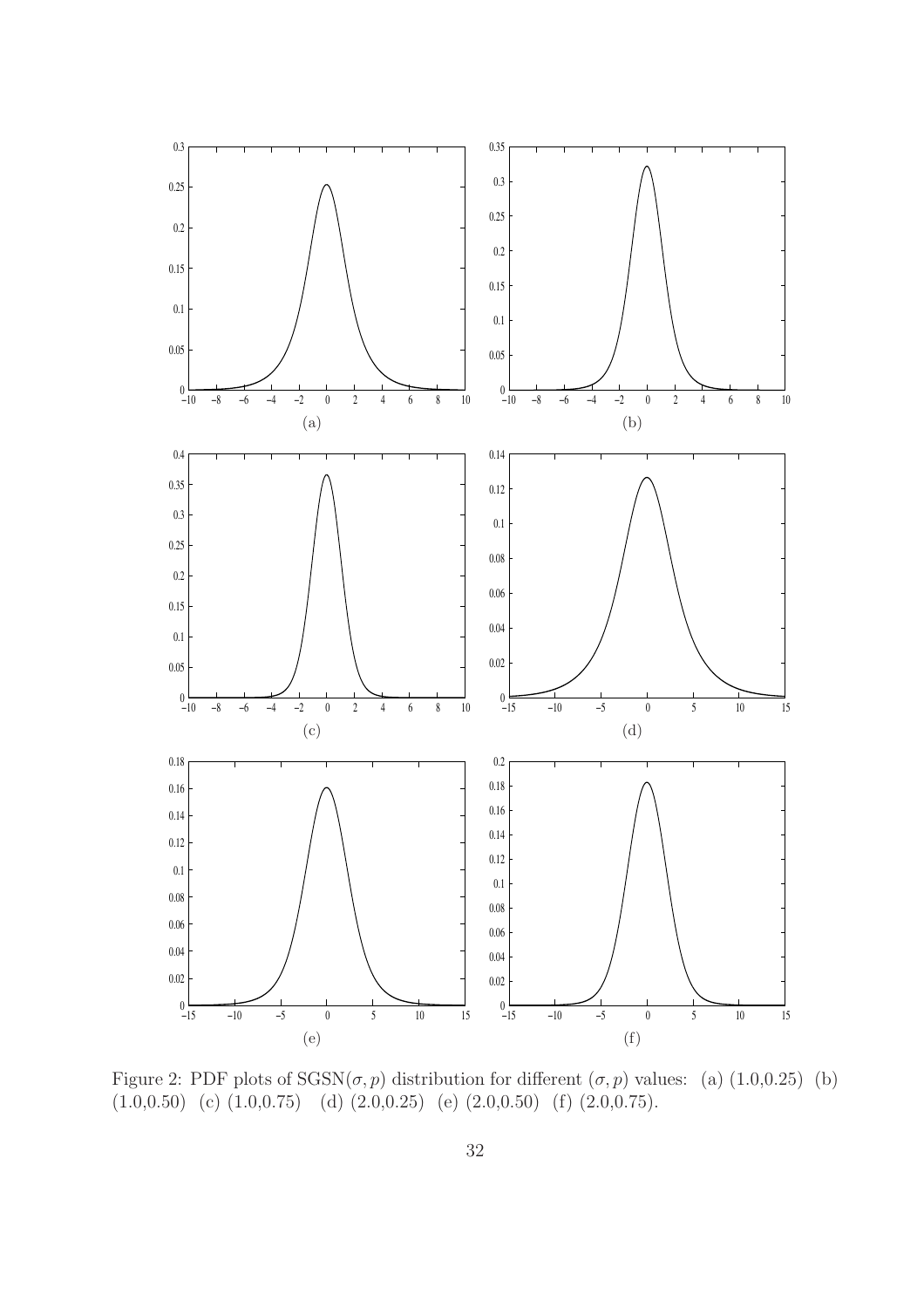

Figure 3: CHF plots of  $SGSN(\sigma, p)$  distribution for different  $(\sigma, p)$  values: (a) (1.0,0.25) (b)  $(1.0,0.50)$  (c)  $(1.0,0.75)$  (d)  $(0.5,0.25)$  (e)  $(0.5,0.50)$  (f)  $(0.5,0.75)$ .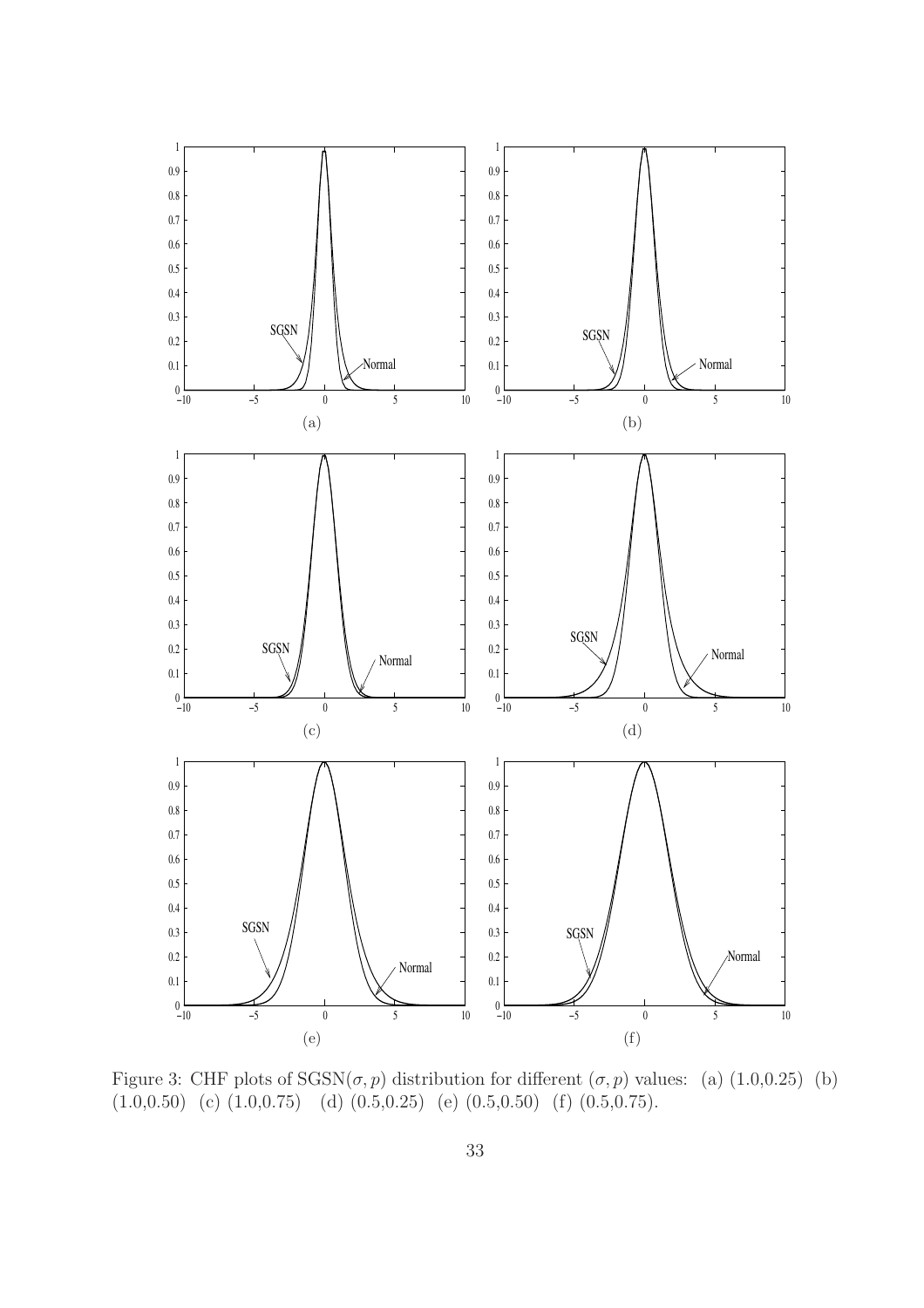

Figure 4: PDF plots of  $MGSN_2(\mu, \Sigma, p)$  distribution for different  $(\mu_1, \mu_1, \sigma_{11}, \sigma_{22}, \sigma_{12}, p)$ values: (a) (1.0,1.0,1.0,0.5,0.75) (b) (-1.0,1.0,1.0,1.0,0.5,0.75) (c) (5,5,1.0,1.0,0.5,0.5) (d)  $(1.5,1.5,1.0,1.0,-0.25,0.5)$  (e)  $(0.0,0.0,1.0,1.0,-0.25,0.5)$  (f)  $(0.0, 0.0, 1.0, 1.0, 0.0, 0.25)$ .